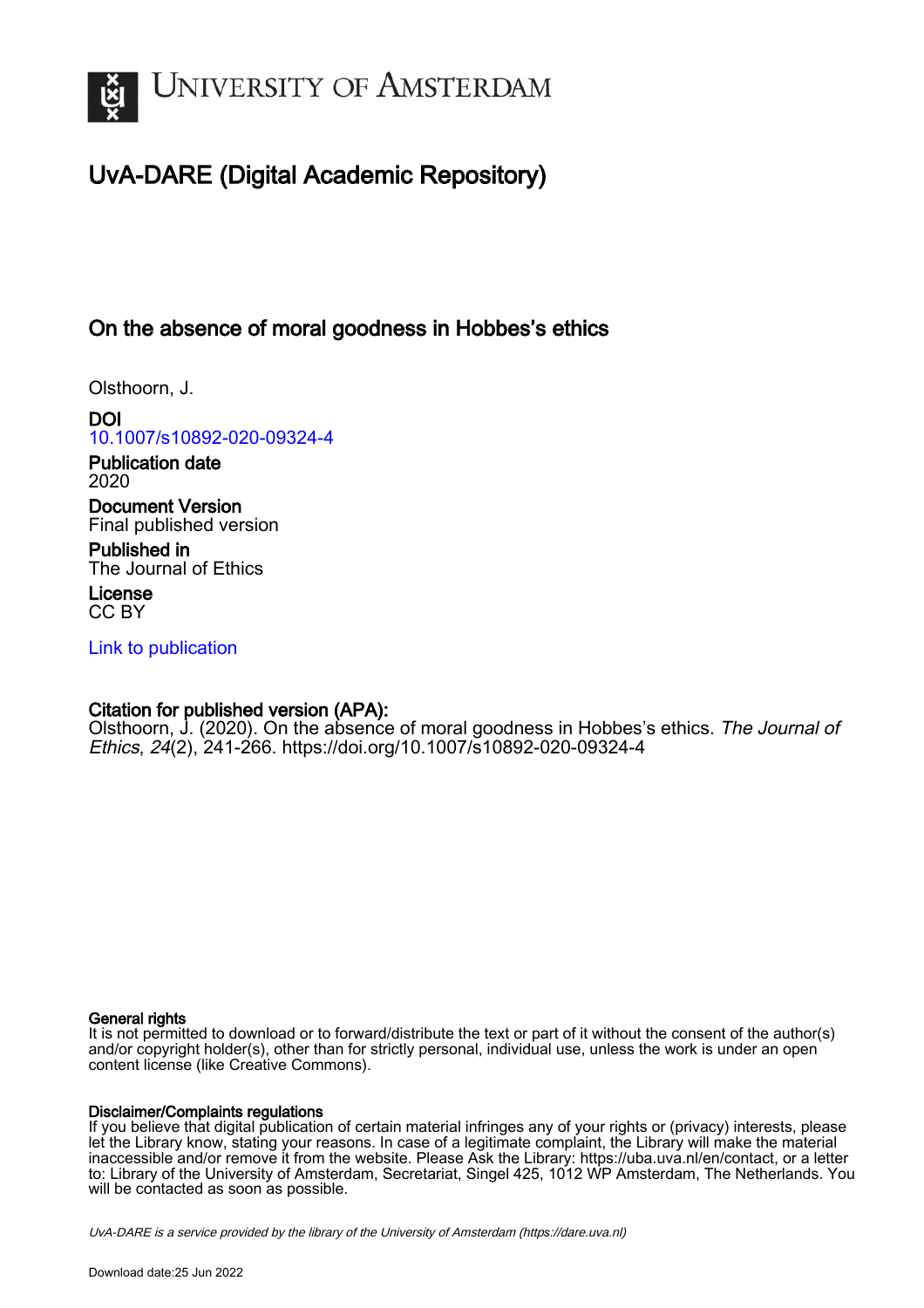

## **On the Absence of Moral Goodness in Hobbes's Ethics**

Johan Olsthoorn<sup>1,[2](http://orcid.org/0000-0002-1314-5087)</sup><sup>D</sup>

Received: 18 September 2019 / Accepted: 6 December 2019 / Published online: 10 February 2020 © The Author(s) 2020

### **Abstract**

This article reassesses Hobbes's place in the history of ethics based on the frst systematic analysis of his various classifcations of formal goodness. The good was traditionally divided into three: proftably good, pleasurably good, and morally good (*bonum honestum*). Across his works, Hobbes replaced the last with *pulchrum*—a decidedly non-moral form of goodness on his account. I argue that Hobbes's dismissal of moral goodness was informed by his hedonist conception of the good and accompanied by reinterpretations of right reason and natural law. By dispensing moral goodness and insisting on the hedonist and relational nature of the good, Hobbes moreover recast and rendered more urgent the question of why we should be moral. Hobbes is commonly thought to have raised this question so starkly because of his general insensitivity to the demands of justice. My analysis suggests that it may also, or rather, have been due to his restrictive conception of the good. A comparison with other moral philosophers from the period—including Suárez, Gassendi, Locke, and Pufendorf—indicates how unusual Hobbes's jettisoning of moral goodness was.

**Keywords** Thomas Hobbes · Moral goodness · Natural law · Ethical hedonism · The right and the good · History of ethics

### **1 Introduction**

Existing discussions of Hobbes's theory of the good are by and large confned to scrutinizing the ontological status of moral properties (what does the property of goodness consists in? what makes something good?) and their semantics and psychological underpinnings (what does 'good' mean? how to explain everyday usages of evaluative notions?) (Abizadeh [2018a](#page-23-0): 141). Much less attention has been paid to

 $\boxtimes$  Johan Olsthoorn j.c.a.olsthoorn@uva.nl; johan.olsthoorn@kuleuven.be

<sup>&</sup>lt;sup>1</sup> Dept. of Political Science, University of Amsterdam, PO box 15578, 1001 NB Amsterdam, The Netherlands

<sup>2</sup> Institute of Philosophy, KU Leuven, Andreas Vesaliusstraat 2, 3000 Leuven, Belgium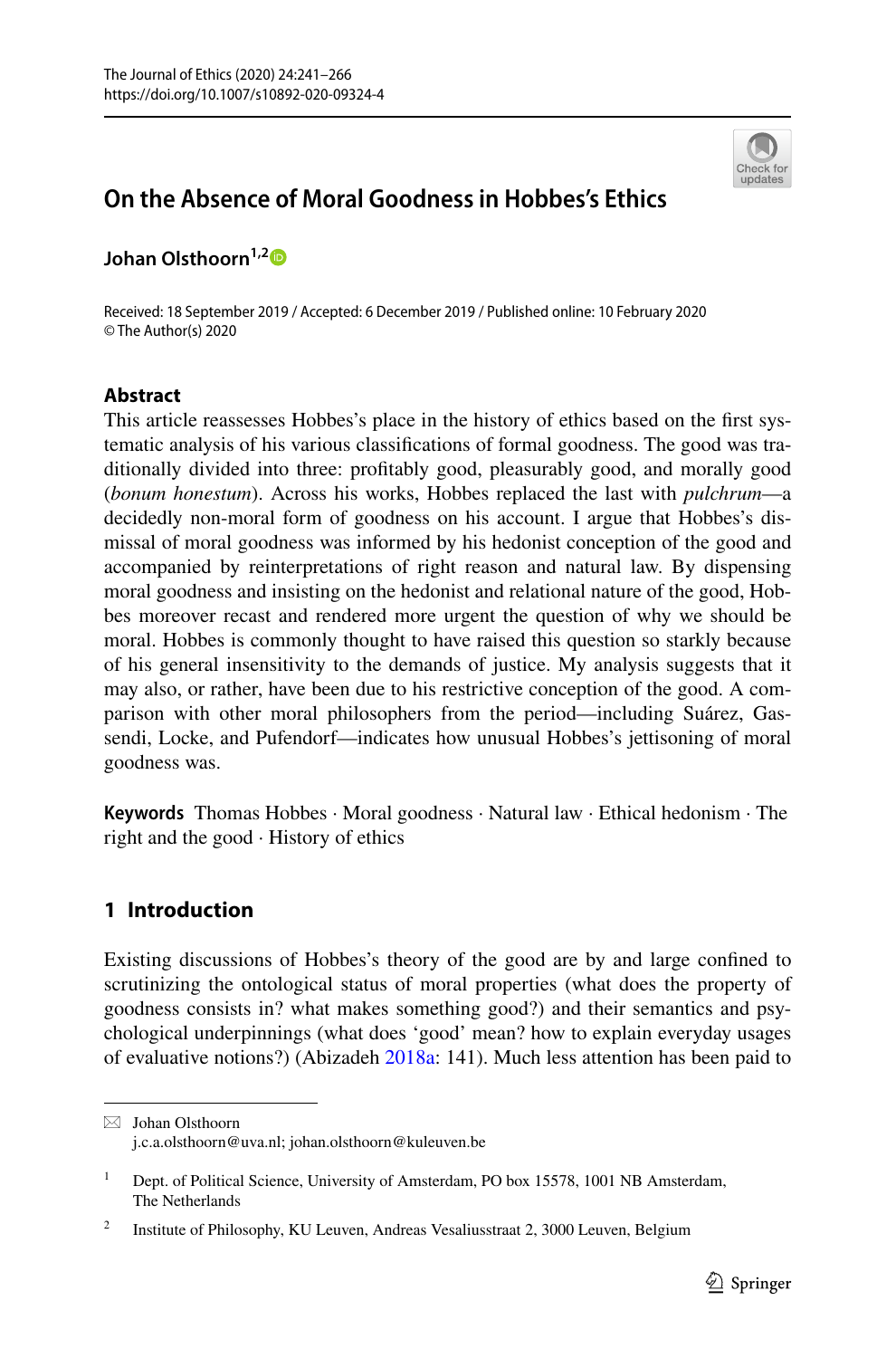Hobbes's classifcations of formal goodness, found in various iterations across his works (EL 7.3; L 6.8; DH 11.5; LL 6.8). Correcting this hiatus, this paper shows how Hobbes subverted the received tripartite division of formal goodness—between proftably good, pleasurably good, and morally good. Moral goodness (*bonum honestum*) is strikingly absent in each of Hobbes's typologies. (Two sets of apparent textual anomalies can, I show, be explained away). The term is replaced by 'pulchrum', which he took to mean "that, which by some apparent signes promiseth Good" (L 6.8). Hobbes retained the classical counterpart of the bonum honestum—'turpe' (traditionally: moral evil)—but reinterpreted it along non-moral lines to make it chime with his hedonism about the good.

Dissecting Hobbes's typologies of formal goodness is not just of interest in its own right. It also allows us to assess from a novel perspective the character of his natural law theory and his place in the history of ethics. I argue that Hobbes's dismissal of moral goodness logically necessitated reinterpretations of right reason and of the status of natural law. The moral virtues prescribed by natural law (i.e. by the dictates of right reason) are merely proftably good on Hobbes's account, as socially necessary means for achieving the ends of self-preservation and a contented life. My analysis thus bolsters the 'prudentialist' reading of Hobbes's natural law theory. On this interpretation, the laws of nature articulate "*prudential* reasons centred on the agent's own good", or felicity (Abizadeh  $2018a: 110$  $2018a: 110$ ).<sup>1</sup>

This paper situates Hobbes within the long-standing debate, shaped by Sidgwick (1838–1900), on supposed character diferences between ancient ethics and modern moral philosophy. The ancient conception of ethics, Sidgwick argued, conceived of the right as a form of goodness: "Virtue or Right action is commonly regarded as only a species of the Good" [\(1981](#page-25-0): 105–106). Sidgwick did not claim that the ancients lacked the deontic notion of the right (and concomitant ideas like 'ought' and 'duty') (cf. White [1992\)](#page-26-0). They didn't. The right was captured by the terms  $x\alpha\lambda\dot{\alpha}y$ in Greek and 'honestum' in Latin (usually translated as morally right, virtuous, honourable, or noble). His view is rather that deontic notions fgure diferently in modern moral philosophy than in ancient eudaimonist theories, as being in the latter normatively subservient to happiness (*eudaimonia*—the agent's overall goal in life). Sidgwick took the ancient eudaimonists to be rational egoists, holding that the only rational ground for action is the agent's own good. "[I]t was assumed on all sides that a rational individual would make the pursuit of his own good his supreme aim: the controverted question was whether this Good was rightly conceived as Pleasure or Virtue or any *tertium quid* [e.g. knowledge]" (Sidgwick [1981:](#page-25-0) 92). Eudaimonist ethics would thus presuppose "an inseparable union of the conceptions of Virtue and Interest in the single notion of Good" (Sidgwick [1988](#page-25-1): 26). For moderns, moral virtue and individual happiness no longer naturally converge in the same normative standard. The right and the good have become two essentially distinct and

<span id="page-2-0"></span><sup>&</sup>lt;sup>1</sup> The reciprocity interpretation of Hobbes's moral philosophy, advanced by Lloyd ([2009\)](#page-25-2), is currently the main competitor to the prudentialist reading.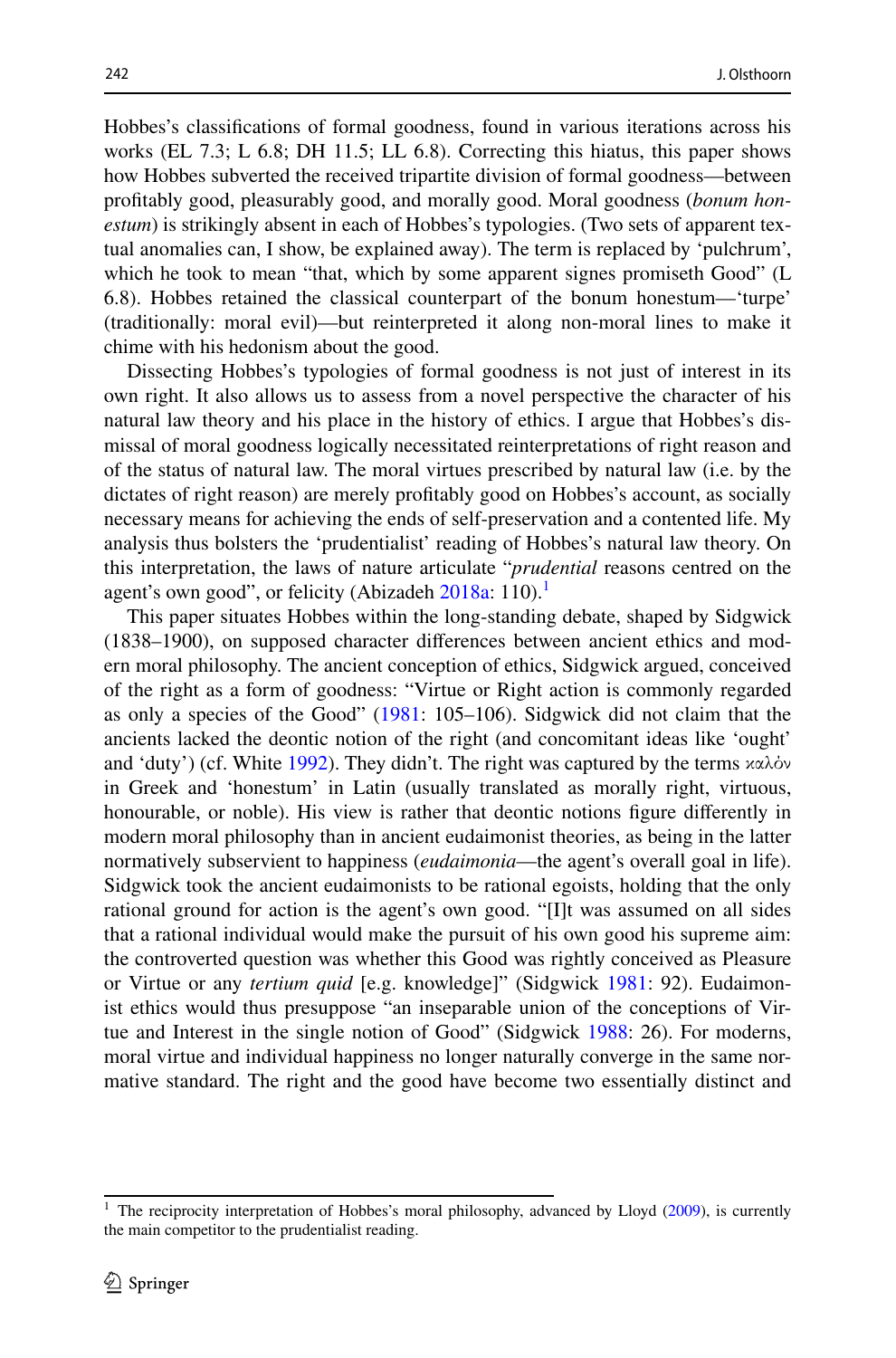potentially conficting normative principles—what Sidgwick called 'the dualism of practical reason'.[2](#page-3-0)

Sidgwick's reconstruction of the history of ethics has not gone uncontested.<sup>[3](#page-3-1)</sup> Annas ([1995:](#page-23-1) 243) has countered that the ancient 'monism of practical reason' must be interpreted in the opposite manner: "the missing element" in ancient ethics is in her view prudential reasoning. "[T]here was no constant assumption within ancient ethical theory that prudential reasoning is as authoritative as, or more so than, moral reasoning" [\(1995](#page-23-1): 256). My reconstruction of Hobbes's account of goodness supports her rival understanding of character diferences between ancient and modern moral theory. How easily we can explain the normativity of morality by appeal to the agent's good depends, I suggest, on how we interpret that good. My contention is that Hobbes's denial that moral goodness is a species of the good, informed by his restrictive hedonist conception of goodness, recast and rendered more urgent the question of why we should be moral by restating it as 'what do we gain from it?'. The ancient eudaimonists regarded becoming a person habituated to reasoning from a moral point of view (i.e. to treating virtue as an end in itself) as necessary or suffcient for happiness. For Hobbes, by contrast, enacting the virtues prescribed by natural law is merely instrumentally good, insofar as it produces the social conditions necessary for achieving a contented life.

The paper unfolds as follows. Section [2](#page-3-2) gives a brief overview of pre-Hobbesian typologies of formal goodness, from Aristotle to Suárez. Section [3](#page-5-0) scrutinizes Hobbes's neglected classifcations of value. My analysis confrms, with some qualifcations, that Hobbes "leaves no room" for the bonum honestum (Irwin [2008:](#page-25-3) 114). Section [4](#page-11-0) discusses an unparalleled passage in the *Questions Concerning Liberty, Necessity, and Chance* where Hobbes declared, in response to Bramhall, that "moral goodness is the conformity of an action with right reason" (EW 5: 193). Contextualizing this response within seventeenth-century discussions of natural and moral goodness reveals how idiosyncratic Hobbes's accounts of goodness and right reason are (Sect. [5\)](#page-14-0). Section [6](#page-19-0) concludes with some suggestions of what my analysis might mean for Hobbes's place within a Sidgwickean history of ethics.

#### <span id="page-3-2"></span>**2 Moral Goodness Before Hobbes**

When Hobbes started pondering the nature of the good, it had long been routine to make two tripartite divisions of the good: one material and one formal. As Hobbes's long-time interlocutor Bramhall (1594–1663) put it, the good can be divided "either *subjectively*, into the goods of the mind, the goods of the body, and the goods of fortune. Or *formally*, into *bonum honestum*, *utile & delectabile*, or honestly good, profitably good, and delightfully good" ([1657:](#page-23-2) 200). My concern here is with the formal

<span id="page-3-0"></span><sup>&</sup>lt;sup>2</sup> For an overview of different ways in which the dualism between morality and self-interest is understood in contemporary ethical theory, see Slote ([2010\)](#page-26-1).

<span id="page-3-1"></span> $3$  For a defense, see Larmore [\(1996](#page-25-4)). For a collection of revisionist studies in ancient ethics, see Engstrom and Whiting ([1996\)](#page-24-0).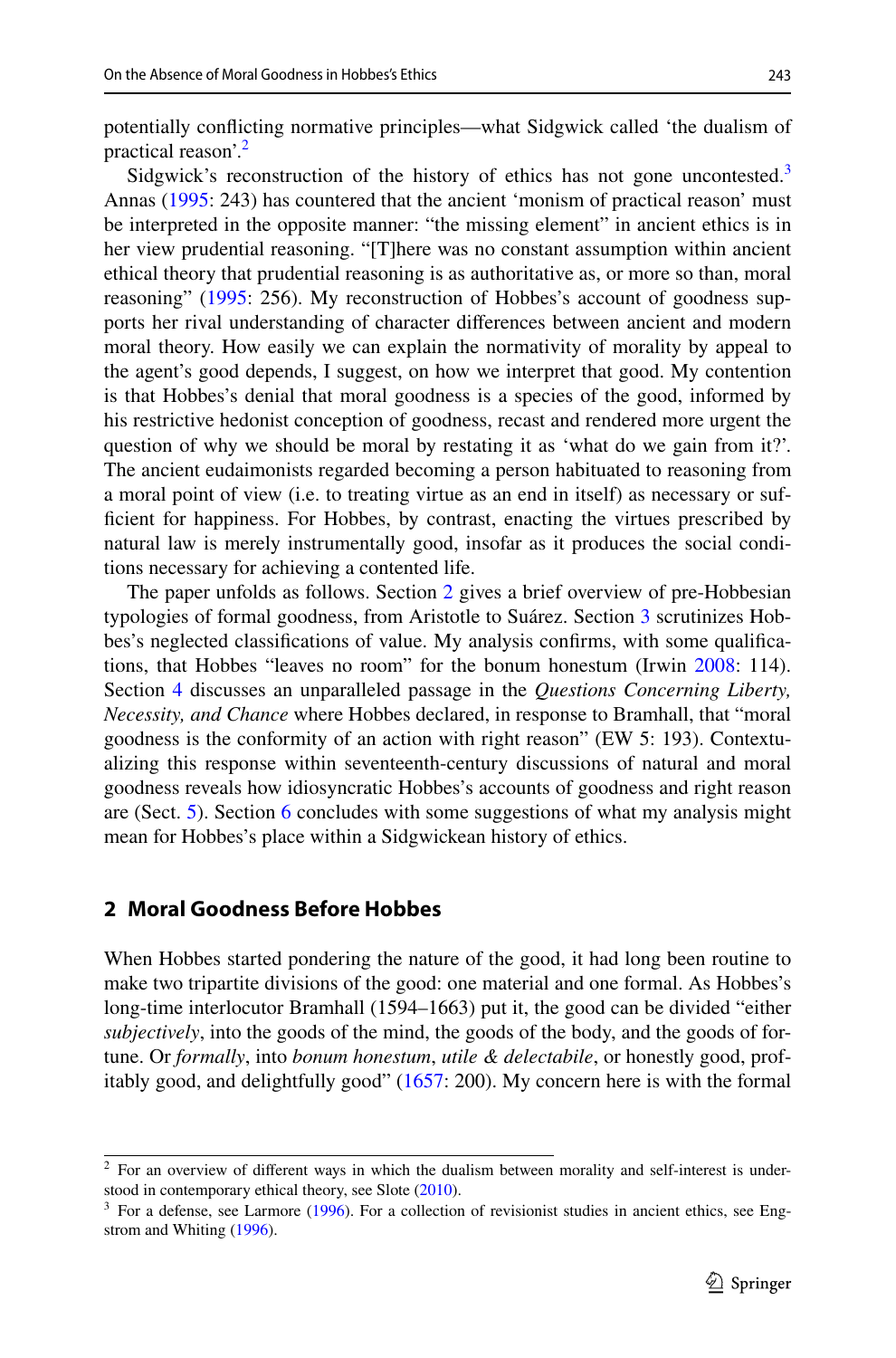classifcation of goodness. This threefold division is usually associated with the Stoics, though it can be traced back to Aristotle: "There being three objects of choice and three of avoidance, the noble [καλοΰ], the advantageous, the pleasant, and their contraries, the base, the injurious, the painful".<sup>[4](#page-4-0)</sup> For Aristotle, the just (δίκαιον) is noble  $(xαλόν)$ . By the time of Augustine (354–430), "the Stoics' threefold scheme of classifcation of goods—the 'pleasant' (*delectabile*), the 'useful' (*utile*) and the 'right' (*honestum*)—had become something of a commonplace" (Markus [1967:](#page-25-5) 389).

Aristotle and the Stoics invoked a distinct and non-derivative kind of goodness (καλόν, honestum) to explain the value of moral virtue. Diogenes Laertius ([2018:](#page-25-6) VII.127) described the Stoic position as follows: "And virtue is worth choosing for its own sake". Cicero ([2001:](#page-23-3) II.45) concurred: "by 'moral', then, I mean that which can justly be esteemed on its own account, independently of any utility, and of any reward or proft that may accrue". While thus contrasting moral rightness with self-advantage, Cicero insisted that on proper reflection the two coincide.<sup>[6](#page-4-2)</sup> Moral goodness was regarded as disinterested, in the sense that its content (what it requires) is not determined by reference to the agent's interests. The disinterested nature of virtue is compatible with eudaimonism: pursuing the bonum honestum conduces to the agent's happiness, since virtue is necessary to or constitutive of a fourishing life.<sup>[7](#page-4-3)</sup> The Stoics held that the honestum is the only true good: "the only thing one is unqualifiedly better off for having" (Frede [1999:](#page-24-1) 86). Other ancients, including Aristotle, recognized bodily and external goods as well, while insisting that virtue (included in goods relating to the soul) is of prime importance.<sup>[8](#page-4-4)</sup> For the Epicureans, the highest good is pleasure (understood idiosyncratically as freedom from bodily and mental pains). Yet they agreed that virtue is inseparable from happiness, since vice inevitably troubles the mind (Epicurus [1994:](#page-24-2) 31–32).

The tripartite division of formal goodness recurs in Aquinas (1225–1274). He answered the question "whether goodness is rightly divided into the virtuous, the useful and the pleasant?" in the affirmative with respect to human goodness.<sup>[9](#page-4-5)</sup> Aquinas stressed that the three forms of goodness capture distinct ways in which things can be good: "the honest concurs in the same subject with the useful and the pleasant, but it differs from them in aspect".<sup>10</sup> Treating a neighbour kindly, for

<span id="page-4-0"></span><sup>4</sup> Aristotle ([2000\)](#page-23-7): II.3 (1104b30). Cf. Aristotle [\(1960](#page-23-8)): I.13 (105a27–28). The material division, too, is peripatetic in origin: Aristotle [\(2000](#page-23-7)): I.8 (1098b10–15).

<span id="page-4-1"></span><sup>&</sup>lt;sup>5</sup> E.g. Aristotle [\(1960](#page-23-8)): VI.3 (141a21), ([1926\)](#page-23-9): I.9 (1367a24-25). By translating καλόν ('fine') as honestum, Albert and Aquinas managed to connect Aristotle's value theory with Stoic ethics (Irwin [2007](#page-24-3): 607–608).

<span id="page-4-2"></span><sup>6</sup> E.g. Cicero [\(1991](#page-23-4)) III.50–96, [\(2001](#page-23-3)): II.44–85; Ambrose ([2002\)](#page-23-5): I.27–28, II.22–9. The opposition is discussed in Striker [\(1996](#page-26-2)): 169–182.

<span id="page-4-3"></span> $<sup>7</sup>$  The eudaimonist presuppositions of Stoic and Epicurean ethics are nicely brought out by (Annas</sup> [1993](#page-23-6)). The Cyrenaic philosophers are commonly seen as having advanced the only non-eudaimonist Greek ethical theory (Annas [1993](#page-23-6): 227–236)—though Tsouna-McKirahan [\(2002](#page-26-3)) argues that even they were eudaimonists.

<span id="page-4-4"></span><sup>8</sup> E.g. Aristotle [\(2000](#page-23-7)): I.8, VII.13; Cicero [\(2001](#page-23-3)): II.68.

<span id="page-4-5"></span><sup>9</sup> Aquinas, *Summa Theologica*, I q.5 a.6.

<span id="page-4-6"></span><sup>10</sup> Aquinas, *Summa Theologica*, II–II q.145 a.3.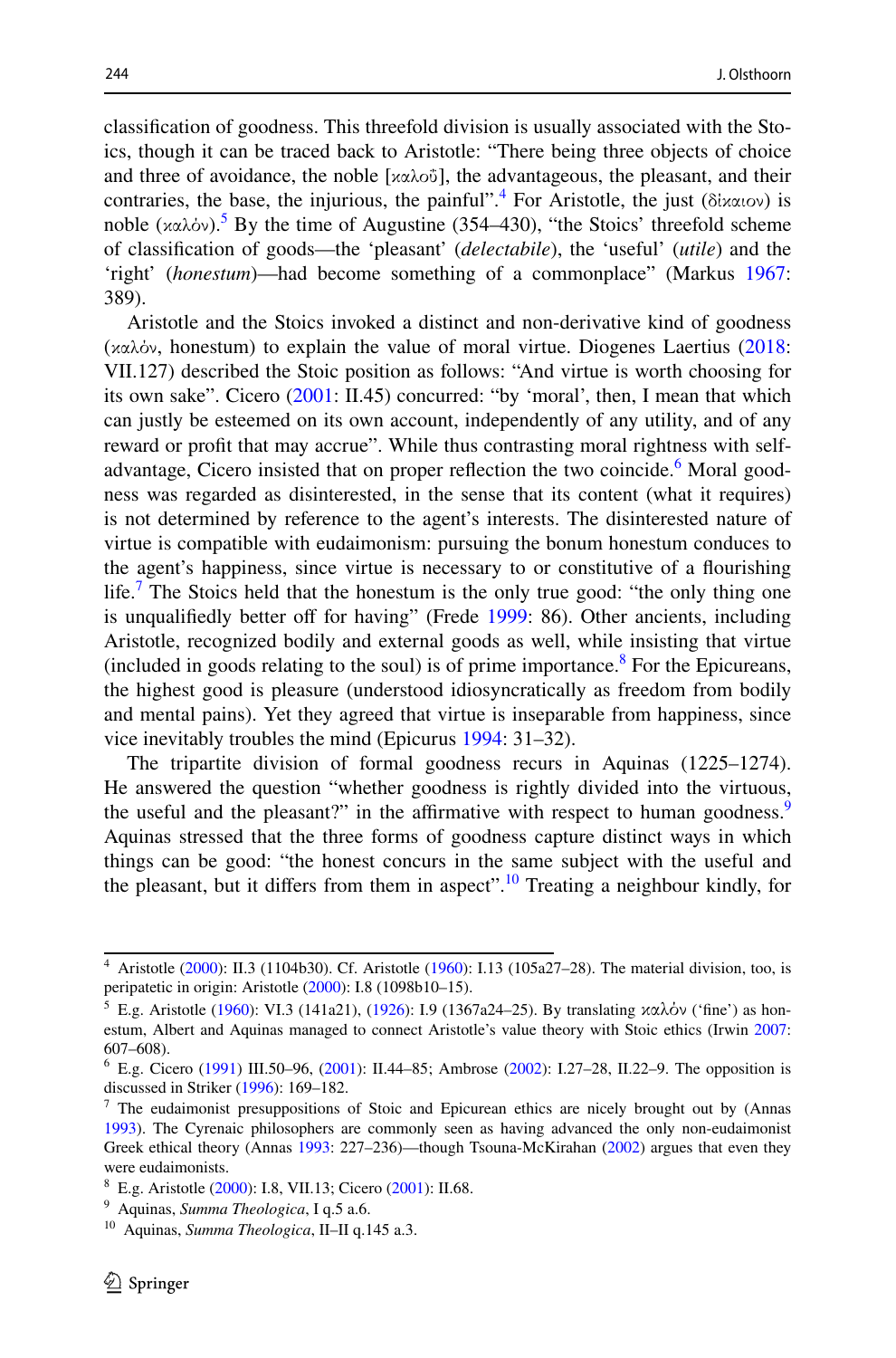example, can be good in three distinct respects simultaneously: as an act of virtue, as bringing pleasure to the well-doing agent, and as facilitating the functioning of one's homeowner association. Suárez (1548–1617) adopted the threefold division in both *De Legibus* ([2015:](#page-26-4) II.11.5) and the *Disputationes Metaphysicae* (Irwin [2003:](#page-24-4) 350, [2008:](#page-25-3) 31–35). The latter text links the right and the pleasurable to distinct psychological capacities (reason and sensation). "According to everyone's view… good that in itself is agreeable to rational nature as such is called *bonum honestum*", whereas "pleasurable good is nothing other than good having agreeability with sensible nature". "Useful good", in turn, is "the good that is apt and accommodated to an intended end"—whether virtue or pleasure (Suárez [2016](#page-26-5): X.1.12). By defning *bonum honestum* in terms of appropriateness to rational nature, Suárez emphasized its status as a distinctly human good.

For Aquinas and Suárez, the moral good is that part of the individual's good that is common to all human beings (Irwin [2007](#page-24-3): 616–619, [2008:](#page-25-3) 66f). They conceived of the common good as a non-competitive good, pursuable without detriment to others. That morally virtuous actions are thus conducive to all, including to the agent herself, had already been argued by Aristotle [\(2000](#page-23-7): IX.8 [1169a8–11]): "And if everyone strives for what is noble and strains to do the noblest actions, everything will be as it should be for the common interest, and individually each will have the greatest goods, since such is virtue" (Annas [1989](#page-23-10)). Darwall ([2012:](#page-24-5) 304) concludes: "Suarez and Aquinas both hold that *honestas* provides no non-eudaemonist ground for action, but is instead a distinctive kind of intrinsic beneft (*honestum bonum*)".

This brief overview evinces how we are to understand Sidgwick's contention that pre-modern ethics presupposed "an inseparable union of the conceptions of Virtue and Interest in the single notion of Good" [\(1988](#page-25-1): 26). Performing morally right actions, the ancient eudaimonists insisted, conduces to the agent's fourishing and is in that sense part of their overall good. Yet which actions are morally right or virtuous was specifed independently from that happiness. Hobbes, we will see, agreed that observing the moral virtues prescribed by natural law is necessary for attaining a contented life. Yet, dismissing moral goodness, he explained the goodness of these virtues themselves through their usefulness to the agent's self-preservation and felicity.

### <span id="page-5-0"></span>**3 Classifcations of Formal Goodness in Hobbes**

This section and the next turn to Hobbes's neglected typologies of value—scholars have shown vastly more interest in examining the ontological status of normative properties than in exploring his typologies of the good.<sup>11</sup> Terence Irwin is one of the few commentators to have discussed Hobbes's classifcations of formal goodness at any length. My analysis confrms his conclusion that "Hobbes does not recognize the

<span id="page-5-1"></span><sup>&</sup>lt;sup>11</sup> Notwithstanding its title, Ackerman ([1976\)](#page-23-11) contains no discussion of these typologies. It focuses instead on the morality vs expedience of natural law. Ackerman's analysis sufers from multiple confations, including of justice with morality, and of authorization with alienation of right.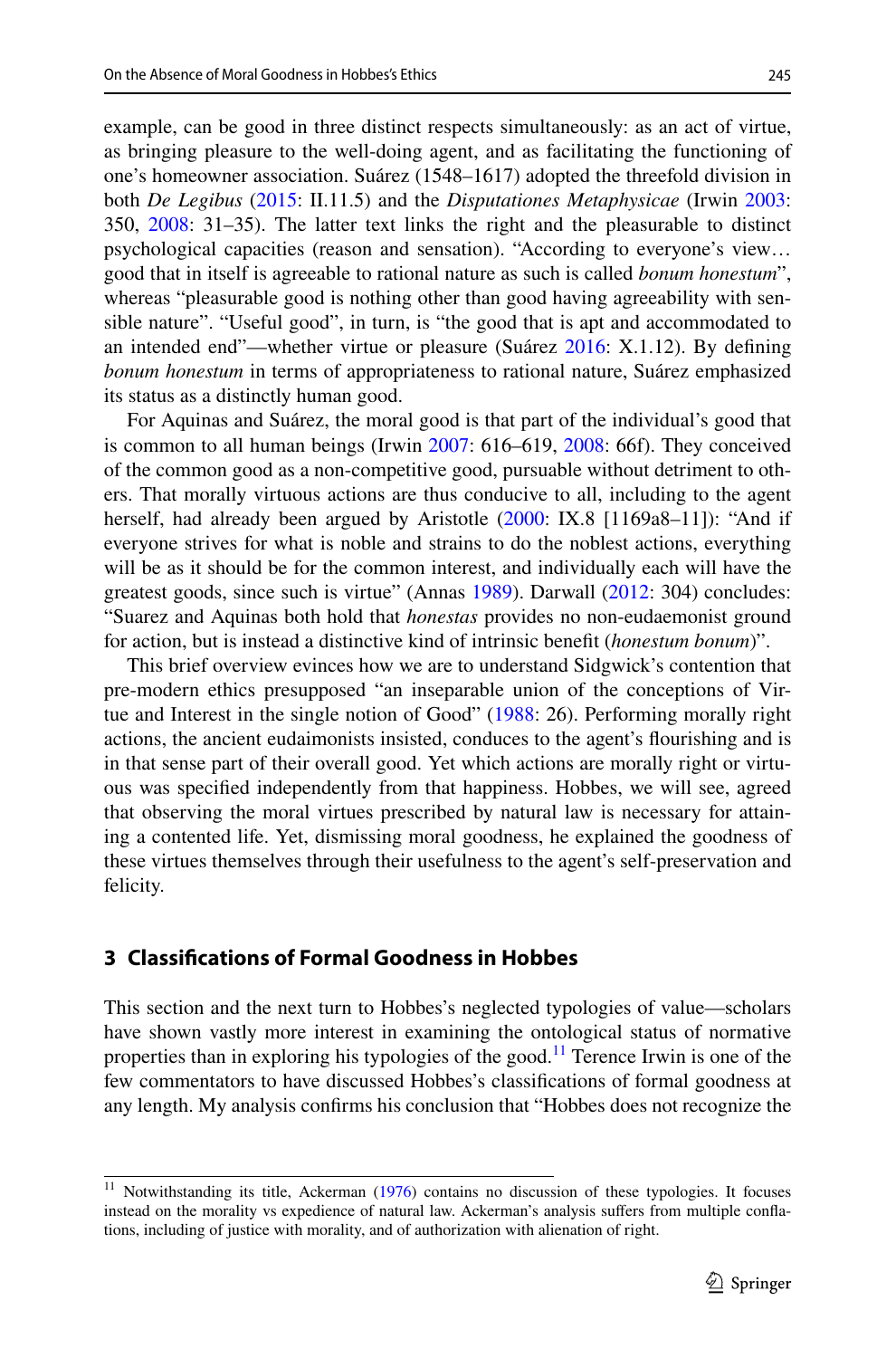honestum as an aspect of morality distinct from the pleasant and the useful" ([2008:](#page-25-3) 137)—albeit with some qualifcations. The honestum does pop up in the Latin texts and in his exchanges with Bishop Bramhall; moreover, we shall see that some of the conceptual space traditionally occupied by the honestum is taken over by the 'just'. Creatively reinterpreting traditional concepts and commonplaces is one of Hobbes's trademarks. The honestum, when mentioned by Hobbes, shared this fate.

Classifcations of value are found in Hobbes's 1640 *Elements*, 1651 English and 1668 Latin *Leviathan*, and 1658 *De Homine*. Though generally tripartite too, Hobbes's divisions of formal goodness difer markedly from the traditional contrast between the useful, the pleasant, and the honestum. Most signifcantly, the honestum is replaced by pulchrum—signalling good to come. Take *Leviathan*:

"So that of Good there be three kinds; [1] Good in the Promise, that is *Pulchrum*; [2] Good in Efect, as the end desired, which is called *Jucundum*, *Delightfull*; and [3] Good as the Means, which is called *Utile*, *Proftable*" (L 6.8).

Interestingly, the three corresponding evils are the traditional ones: "For [1] *Evill*, in Promise, is that they call *Turpe*; [2] Evil in Efect, and End, is *Molestum*, *Unpleasant*, *Troublesome*; and [3] Evill in the Means, *Inutile*, *Unproftable*, *Hurtfull*" (L 6.8). Turpe, the traditional opposite of honestum, normally means 'moral evil' (Irwin [2007:](#page-24-3) 603–604). As argued below, one remarkable feature of Hobbes's account is that it turns turpe into a non-moral notion.

The classifcation in *De Homine* is less evidently modelled on the received tripartite division. Instead of reminding the reader that the good is threefold, Hobbes proclaimed the names of good and evil to be equivocal (DH 11.5). The text proceeds to diferentiate 'pleasing' on the one hand from 'pulchrum', and on the other from 'proftable':

"… the same thing that, as desired, is said to be good [bona], is said to be *pleasing* [jucunda] as acquired; the thing that, as desired, is said to be good [bona], is said to be *pulchrum* when contemplated… Furthermore, the thing that, when desired, is called good, is, if desired for its own sake, called pleasing [jucunda]; and if for some other thing, it is called useful [utilis]" (DH  $11.5$ ).<sup>[12](#page-6-0)</sup>

The passage clearly brings out the aspectual nature of formal goodness: they express distinct ways in which things can be called good. The same thing can be 'good' in all three respects. Wisdom, for instance, is useful because "protection is to be had from it", "*pulchrum* because it is difficult to acquire", and "desirable for its own sake" because it is pleasing (DH 11.8). The block-quote above depicts *pulchrum* as 'a good of contemplation' rather than as 'good in the promise'. The two ideas are interlinked. Across his works, Hobbes distinguished pleasures of sense from pleasures of the mind. The former are on his account pleasures of satisfaction stemming

<span id="page-6-0"></span><sup>&</sup>lt;sup>12</sup> Hobbes proceeded to mention another opposition, between real and apparent good, which falls beyond the tripartite division of formal goodness (cf. EL 7.8; AW 30.25; L 6.57).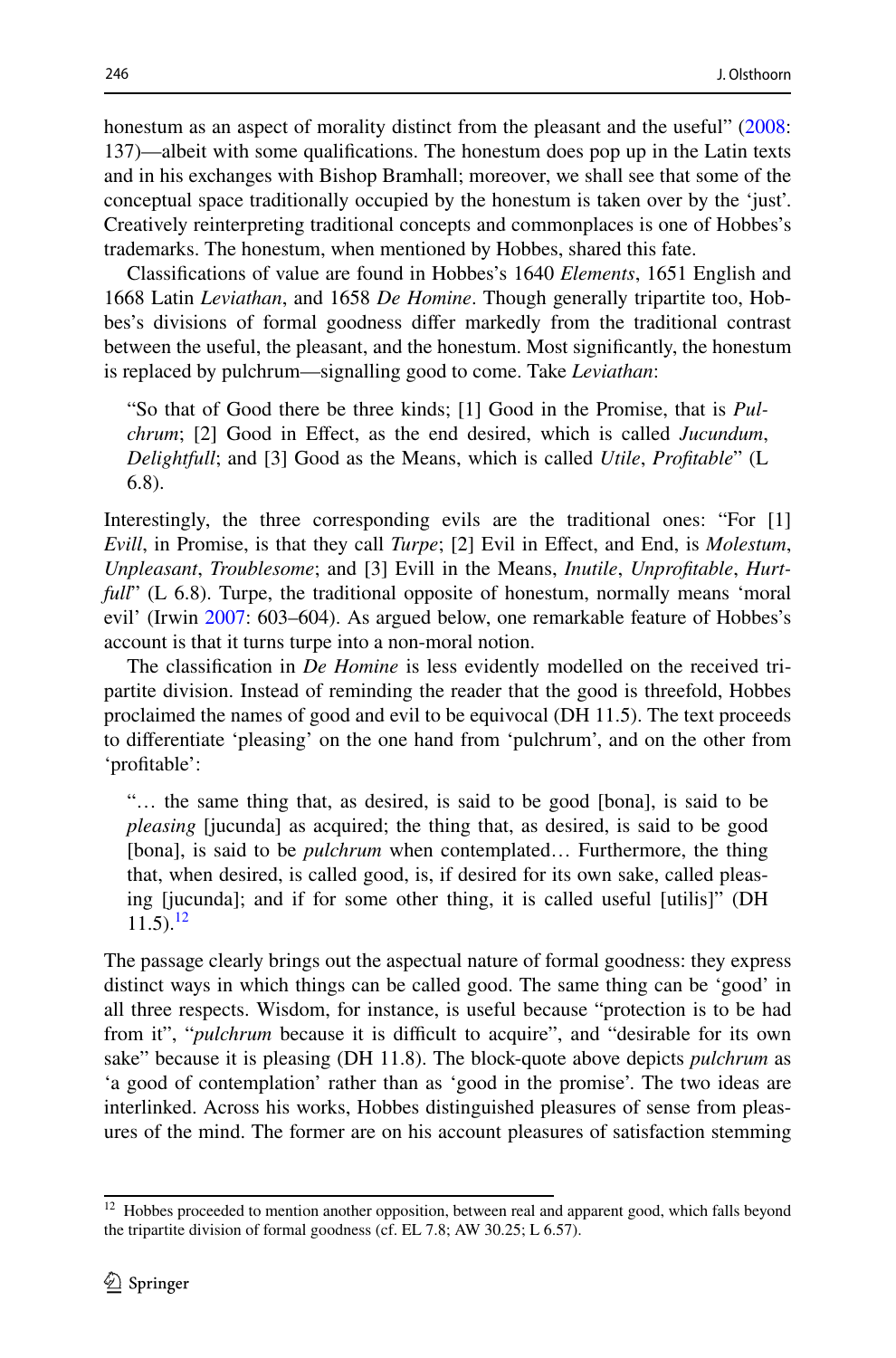from present sensations, whereas the latter are anticipatory pleasures arising "from the Expectation, that proceeds from foresight of the End, or Consequence of things"  $(L 6.12).$ <sup>13</sup> Pleasures of the mind are nonetheless present joys: the pleasures produced here and now by imagining future satisfaction (EL 8.2).

When translating *Leviathan* into Latin a decade later, Hobbes again emphasized the tripartite division of formal goodness:

"So that of Good there be three kinds, [1] one in the promise, which is 'pulchritude'; [2] the second in the thing, and it is called 'goodness' [Bonitas]; [3] the third in the end, which is 'delight' [Iucunditas]. Moreover, [3a] the good which, in the end, is called 'delightful', is called [3b] 'proftable' [Utile] in the means. Similarly evil [Malum] as promise is called 'turpe', and in the end it is called 'unpleasant' [Molestum]" (LL 6.8).

Compared to the English *Leviathan*, the passage adds the enigmatic 'good in the thing' as a separate form of goodness. 'Good in the thing' need not signify some mind-independent form of goodness. The phrase is more plausibly understood in light of a distinction found in *Elements*: "And as we call good and evil the things that please and displease; so call we goodness and badness, the qualities or powers whereby they do it" (EL 7.3). Herbs, for instance, are pleasing and called 'good' insofar as they are nourishing; displeasing and judged 'bad' insofar as they are poisonous (EW 5: 192). 'Badness' would then be used to signify that quality or power that makes some herb displeasing to us—e.g. its poisonous nature.

Each of Hobbes's classifcations of value opposes turpe with pulchrum, rather than with honestum.<sup>[14](#page-7-1)</sup> Pulchrum and turpe, Hobbes declared, have no English equivalents: their "signifcations approach to those of Good and Evill; but are not precisely the same". Pulchrum "signifes that, which by some apparent signes promiseth Good"; turpe "that, which promiseth Evil" (L 6.8). Anything we imagine to bode well we call 'pulchrum' as "*pulchritudo* is that quality in an object that makes one expect good from it" (DH 11.5). According to *Elements*, 'pulchritudo' refers to "the signs of that goodness"—i.e. of that power or quality by which a thing pleases us (EL 7.3). An insertion in Hobbes's hand to the manuscript of *Leviathan* captures the same idea more eloquently: "the lustre and glosse of some ability to do Good" (L 6.8n). Hobbes subsumed various thick evaluative terms under pulchrum, including beauty [*formosum*], gallantness, comeliness [*decorum*], and amiability [*iucundum*]. English terms denoting the turpe include foul, deformed, ugly, base, and nauseous (L 6.8). These translations are technically correct, if incomplete in omitting 'dishonest'.

<span id="page-7-0"></span><sup>13</sup> Also e.g. EL 7.9; DCv 1.2; AW 30.23; cf. DH 11.1. Abizadeh [\(2018a](#page-23-0): 148–164).

<span id="page-7-1"></span><sup>&</sup>lt;sup>14</sup> The juxtaposition of turpe with pulchrum is also found in the mid-1630s Short Tract (discovered amidst the Hobbes manuscripts at Chatsworth and appended to Tönnies' edition of *Elements*), albeit with meanings that difer from those found in Hobbes's works: "*Pulchrum* is the species of Good. For whatsoever is *Bonum* is *Pulchrum*, and whatsoever is *Pulchrum* is *Bonum*; but it is called *Bonum*, as it attracteth, and *Pulchrum*, as it pleaseth. *Turpe* is the Species of *Malum*" (Tönnies [1969:](#page-26-6) 209). The passage can be ignored: the *Short Tract* is nowadays regarded as authored by Robert Payne (Raylor [2001;](#page-25-7) Malcolm [2002](#page-25-8): 104–139).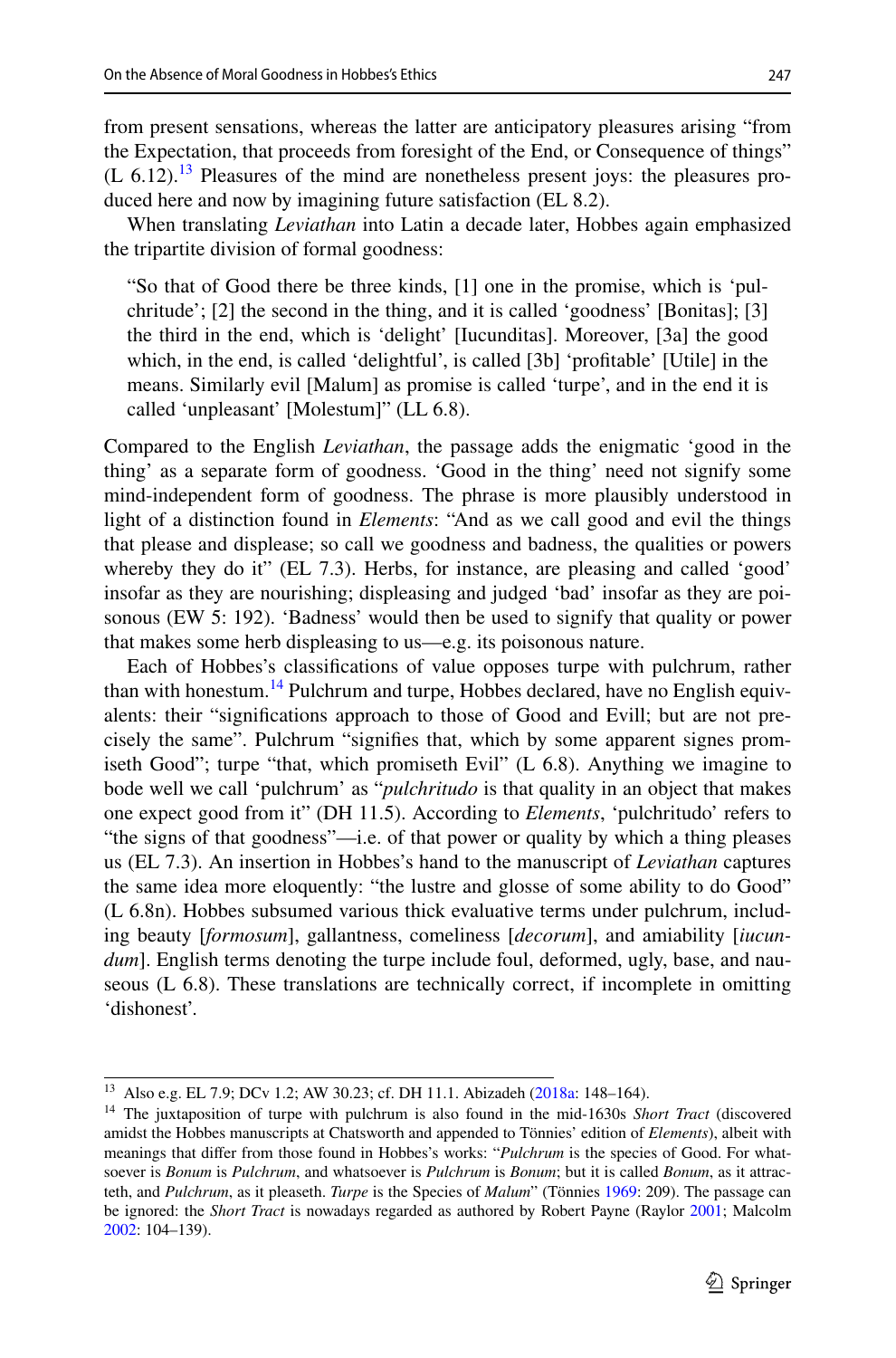What does it mean for something to be a sign or indication of good to come? And how exactly does pulchrum difer from the other forms of goodness (pleasurably good and proftably good)? The term 'good', Hobbes contended, is equivocal in English. It can denote the quality of being useful; of pleasing presently; or of promising to please or be useful in the future. The Latin term pulchrum captures that last sense of 'good', whence things are called "*pulchrum* when contemplated" (DH 11.5). More precisely, we call things, persons, or actions 'pulchrum' in virtue of their features that make us expect future good from them. For instance, to be praised is pulchrum, because people are generally praised for their eminence; and being eminent, in turn, makes it easier to obtain goods in the future (DH 11.13). Signs of extraordinary power are pulchrum for the same reason. Observe that being praised is pulchrum not because it is a means to obtain some good, but rather because it indicates a quality or power the possession of which is associated with future goods. Judging something to be 'pulchrum' involves a judgment about our own powers, too. We regard things as 'pulchrum' only insofar as we believe ourselves capable of securing the good promised: "whosever therefore expecteth pleasure to come, must conceive withal some power in himself by which the same may be attained" (EL 8.3).

Philosophers today distinguish between intrinsic and extrinsic value on the one hand, and instrumental and non-instrumental value on the other (Korsgaard [1983;](#page-25-9) Rabinowicz and Rønnow-Rasmussen [2000\)](#page-25-10). The first opposition concerns the way things have value. Has *x* value of itself or does its value derive from some source extrinsic to itself?<sup>15</sup> The second contrast captures a difference in the way we value things: whether as an end in itself (non-instrumentally) or for the sake of something else (instrumentally). Anything valued as an end is valued for its own sake. Things valued for their own sake need not have intrinsic value. Hobbes's distinction between the 'delightful' and the 'proftable' maps onto the instrumental/non-instrumental contrast. For Hobbes held that whatever is desired for its own sake is called 'pleasing'.[16](#page-8-1) This insistence is signifcant by omission: Aristotle had noted that both καλόν and pleasure are "lovable as ends".<sup>[17](#page-8-2)</sup> As Abizadeh [\(2018a:](#page-23-0) 141) argues, for Hobbes pleasure has intrinsic value, as the highest good for him is felicity understood as continual delight in anticipatory pleasures.[18](#page-8-3) Pulchrum expresses a *third* way in which we value things. We can value things, not only as a means or as an end, but also in virtue of them signalling goods to come.

Hobbes's description of pulchrum as 'good in the promise' is untraditional. However, pulchrum happened to have been one of the two terms traditionally used to

<span id="page-8-0"></span><sup>&</sup>lt;sup>15</sup> Intrinsic value, in turn, can be understood in different ways. On the account of G.E. Moore, the intrinsic value of *x* depends exclusively on intrinsic properties of  $x$ ;  $x$  thus retains its value in isolation. On Kant's account, *x* has intrinsic value if and only if it is unconditionally (unqualifiedly) good: regardless of what it effects or accomplishes. Bradley [\(2006](#page-23-12)); cf. Kagan [\(1998](#page-25-11)). For a discussion of intrinsic value in the context of ancient ethics, see Kraut ([2010\)](#page-25-12).

<span id="page-8-1"></span><sup>&</sup>lt;sup>16</sup> DH 11.8: "Etiam appetibile est per se, id est, jucundum". Also DH 11.5.

<span id="page-8-2"></span><sup>&</sup>lt;sup>17</sup> Aristotle [\(2000](#page-23-7)): VIII.2 (1155b20).

<span id="page-8-3"></span><sup>&</sup>lt;sup>18</sup> AW 38.8; cf. EL 7.7; L 6.58; DH 11.15.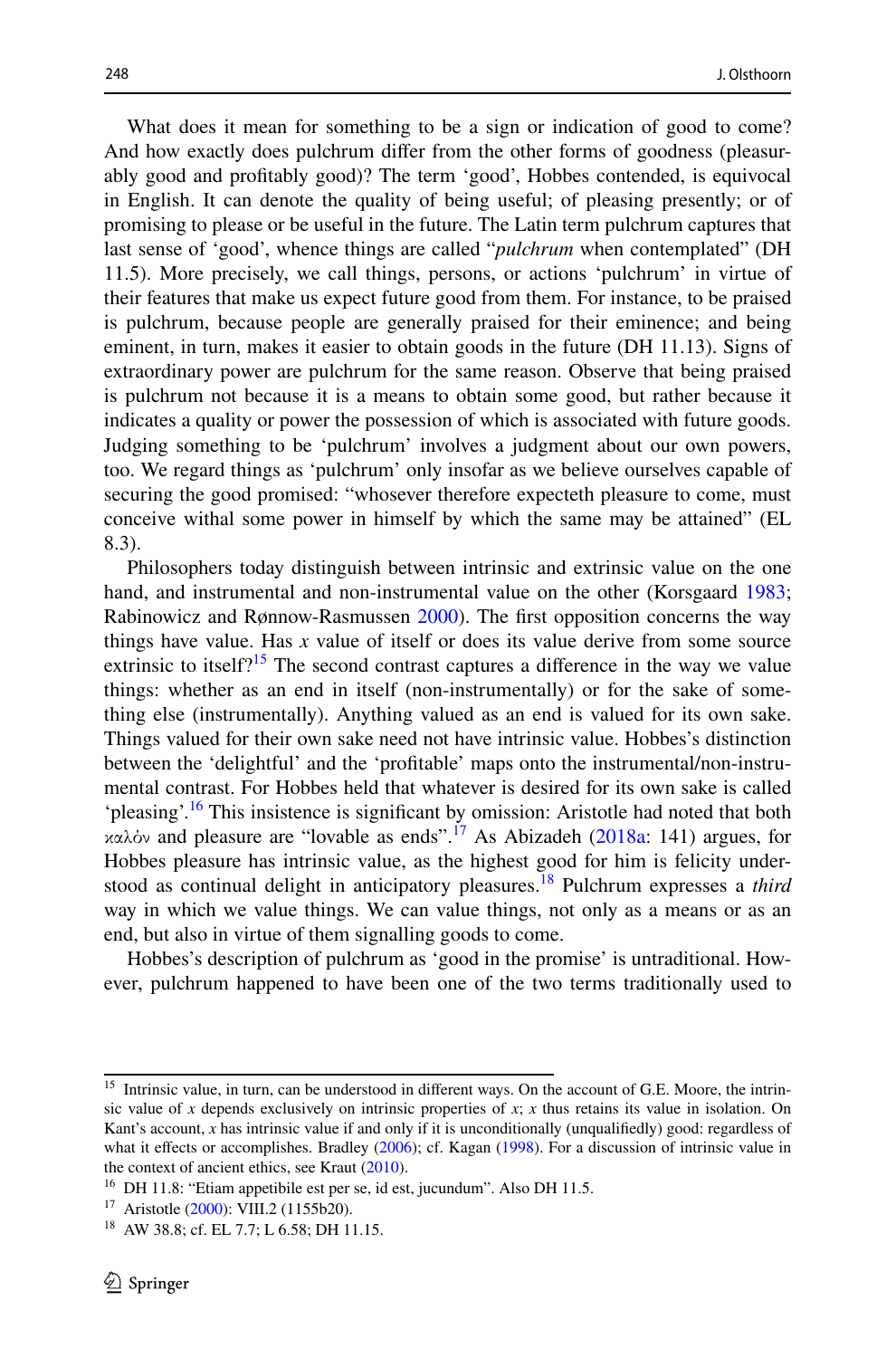reliably linked with procuring worldly felicity.

translate the Greek καλόν ('fine')—the other being 'honestum'.<sup>19</sup> Pulchrum means 'beautiful'; as a translation of  $x\alpha\lambda\dot{\alpha}y$ , it is better rendered 'admirable' or 'noble'.<sup>[20](#page-9-1)</sup> Like the honestum, the pulchrum was traditionally regarded as good and choiceworthy of itself. This is not the case for Hobbes. *De Homine*'s enumeration of things that are pulchrum is diverse: useful inventions, self-confdence, contempt for riches, receiving public praise (DH 11.13). Each is valued as *pulchrum* insofar as they are

Hobbes employed both pulchrum and turpe in a decidedly non-moral sense.<sup>21</sup> This is particularly noteworthy with respect to turpe. Displaying excessive courage in dangerous circumstances Hobbes deemed 'turpe' because "it is stupidity". Signs of ignorance are turpe since knowledge is power. So is generosity to enemies, as it signifes need. On the other hand, "new inventions, if useful, are *pulchrum*; for they are a sign of extraordinary power" (DH  $11.13$ ).<sup>22</sup> These examples suggest that the kinds of good and evil 'promised' by pulchrum and turpe are the pleasant and useful. Things are called 'pulchrum' insofar as they signal future pleasure or utility; 'turpe' insofar as they spell trouble. The two do not track an entirely diferent kind of value—moral goodness or evil. Hobbes's general typologies of the good thus support the conclusion that he leaves no place for the honestum.

Bramhall even accused Hobbes of reducing all forms of goodness to the pleasurable:

"That which is honestly good, is desirable in it self, and as it is such. That which is proftably good, is that which is to be desired, as conducing to the obtaining of some other good. Thirdly, delightfully good is that pleasure which doth arise from the obtaining of the other goods desired. But he [Hobbes] hath quite cashiered the two former sorts of good, That which is honestly good, and that which is proftably good; and acknowledgeth onely that which is delight-fully good, or that which pleaseth him or me." ([1657:](#page-23-2) 200)

All three forms of goodness recognized by Hobbes—pulchrum, jucundum, and utile—ultimately reduce, Bramhall contended, rightly I think, to the goodness of pleasure. Things can be good by producing pleasures of satisfaction (equated with pleasures of sense) or by producing anticipatory pleasures (pleasures of mind). Hobbes called the former 'delightfully good', the latter 'pulchrum'. The two express different kinds of pleasures—of the senses and of the mind. The only other kind of good recognized by Hobbes—the proftably good—is valued as a means to procure

<span id="page-9-0"></span><sup>19</sup> Irwin [\(2007](#page-24-3): 599–608). Cf. Shaftesbury [\(2000](#page-25-13)): 353n, 415n: "This is the *honestum*, the *pulchrum*, τό καλόν, on which our author lays the stress of virtue"; Mandeville [\(1924](#page-25-14): 373): "the *pulchrum & honestum,* the το καλόν that the Ancients have talk'd of so much".

<span id="page-9-1"></span><sup>&</sup>lt;sup>20</sup> The associations  $\chi \alpha \lambda \dot{\phi}$  has with beauty and orderliness has led some to detect an aesthetic component in Aristotle's conception of virtue (Rogers [1993;](#page-25-15) cf. Irwin [2010\)](#page-25-16).

<span id="page-9-2"></span><sup>21</sup> Even on his own defationary conception of 'moral' as "what is *Good*, and *Evill*, in the conversation [i.e. interaction], and Society of man-kind" (L 15.40).

<span id="page-9-3"></span><sup>&</sup>lt;sup>22</sup> Compare the lists of honourable signs in EL 8.5-6 and L 10 (Latin: honorare). Strauss [\(1952](#page-26-7): 35-7, 49) argues that the lists are inspired by Aristotle's *Rhetoric*, a work which Hobbes praised and translated. In corresponding passages Aristotle speaks about καλόν.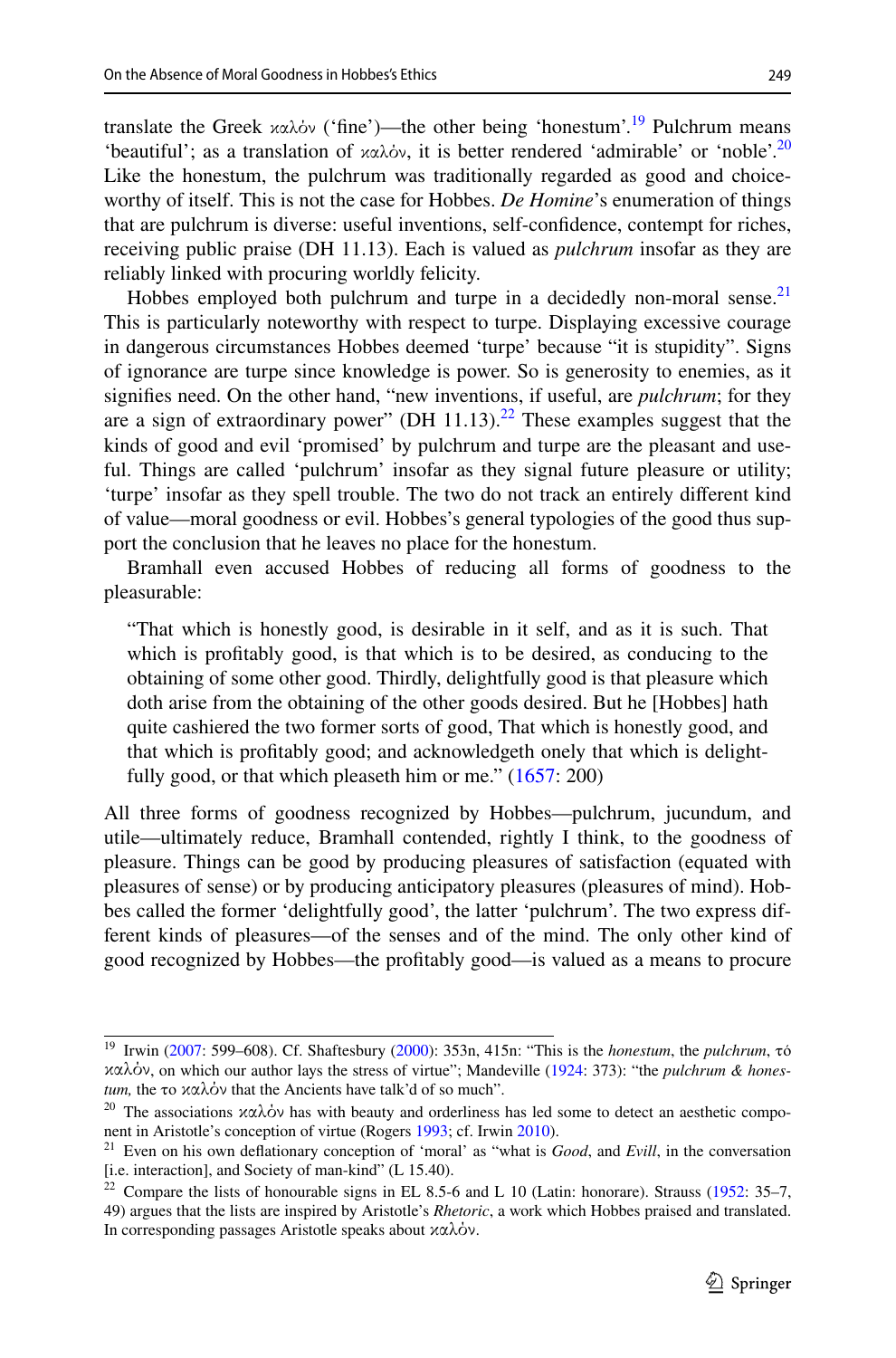something pleasurable (in either of the above forms). The value of these forms of goodness can thus ultimately by explained by pleasure.

Hobbes's value theory has affinities with the Epicurean one.<sup>23</sup> For Epicurus, pleasure is the highest good: "everything else is a means to it, while it is not itself a means to anything" (Cicero [2001:](#page-23-3) I.29). Like Hobbes, Epicurus emphasized the mental pleasures produced by expectations of good things to come (e.g. Laertius [2018](#page-25-6): II.89; Cicero [1927:](#page-23-13) III.41). Epicurus [\(1994](#page-24-2): 30) held that "every pleasure is a good thing… but not every [pleasure] is to be chosen" as sometimes indulging in pleasures later causes greater trouble. Hobbes likewise regarded sinning 'good' insofar as it is pleasurable, though bad insofar as this pleasure is outweighed by "the bitterness of punishment" inseparably annexed to it (EL 7.8). Albeit for diverging reasons, both Epicurus ([1994:](#page-24-2) 30) and Hobbes valued moral conduct only instrumentally, as socially necessary means to felicity. These commonalities notwithstanding, Hobbes rejected the Epicurean idea of katastematic pleasures, consisting in the absence of bodily and mental pains (*aponia* and *ataraxia*). Indeed, he reiterated the Cyrenaic charge that Epicurean felicity—"perpetuall Tranquillity of mind"—is the condition of a person dead or asleep, for whom all desire has ceased (L 6.58; L 11.1; cf. Laertius [2018](#page-25-6): II.89).

My analysis of Hobbes's classifcations of goodness suggests that he was a hedonist about the good. All goodness ultimately refers to pleasure, in two ways. First, whatever is desired for its own sake (i.e. is sought as an end) is called pleasing (DH 11.5, 11.8). Second, and more generally, whatever triggers desire is experienced as pleasant. *Leviathan* defines "DELIGHT" as the "appearance" of appetite, and "TROUBLE OF MIND" as the mental sensation of aversion  $(L 6.9–10)$ . Hence, "whatever seems Good is pleasant" (DCv 1.2). Hobbes believed that "the proper object of every mans Will, is some Good to himself" (L 25.2). The intentional object of a desire need not be pleasure (*jucundum*) itself, however. It can also be another type of formal goodness: the useful or the pulchrum. After all, things can be desired not for their own sake, but as a means to some end; and those things appear good to us *qua* means to some end. Since pleasure is, in addition, the phenomenal correlate of desire, whatever we desire as proftably good or as pulchrum pleases us. While the intentional object of our desire need not be pleasure itself, as the mental sensation of desire, pleasure presumably has some motivational force. Hobbes was thus arguably committed to a weak form of psychological hedonism (Abizadeh [2018a](#page-23-0): 146–147).

<span id="page-10-0"></span><sup>&</sup>lt;sup>23</sup> On Epicurus's hedonist theory of value, see e.g. Striker ([1996:](#page-26-2) 196–208), Cooper [\(1998](#page-24-6): 485–514) and Woolf [\(2004](#page-26-8)).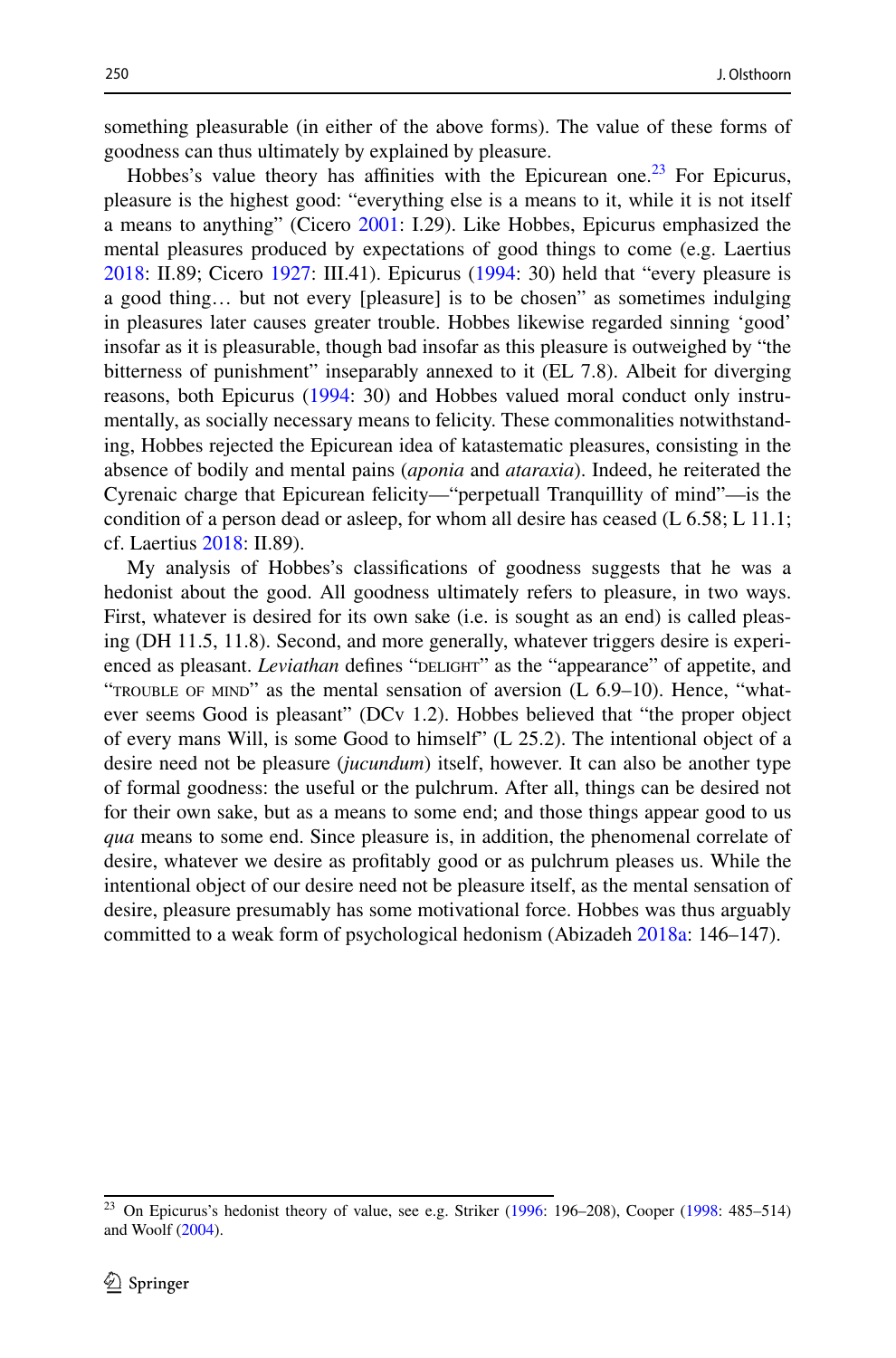### <span id="page-11-0"></span>**4 Two Textual Anomalies**

Two sets of textual objections militate against the conclusion that Hobbes left no room for the bonum honestum.<sup>24</sup> First, the terms honestum/honestas do occur in his Latin works. The juxtaposition of turpe with honestum in the poem *De Mirabilibus Pecci*, composed in the 1620s, can be discounted as juvenile.<sup>25</sup> Yet the opposition recurs in *De Cive*, albeit not in the context of expositions of goodness.<sup>26</sup> More signifcantly, the Latin *Leviathan* lists, surprisingly and without further explanation, honestum and inhonestum as species of pulchrum and turpe (LL 6.8). The terms translate the English 'honourable' and 'base'[.27](#page-11-4) Irwin's claim that *Leviathan*'s typology of the good excludes honestum thus holds true only for the English edition. However, even in the Latin *Leviathan*, honestum is not a basic form of goodness but a species of pulchrum.

What does it mean for honestum to be 'good in the promise'? A possible answer is found in *De Homine*, which similarly mentions 'honestas' as a species of 'pulchrum'. Having again defned pulchritudo as an indication of future good, Hobbes introduced a new distinction between two types of pulchrum. As considered in actions, pulchrum is called 'honestas'; when dwelling in form, 'forma' ('beauty'). $28$ The underlying idea is apparently as follows. Actions are called 'pulchrum' in virtue of indicating future goodness. The general name for such actions is 'honestas'. Honestas traditionally meant 'virtue', 'duty', or 'right action'; the bonum honestum depicted the kind of good honestas targets. So perhaps Hobbes meant that virtuous actions are pulchrum insofar as they signal future good to the onlooker. If so, then still nothing suggests that such actions track a special form of goodness ('the bonum honestum'). Indeed, Hobbes provided a strikingly non-moral gloss on honestas as a sign of goodness in actions. Ignoring a favour-seeker, for instance, is pulchrum (honestas), "for it is an indication of self-confdence" (DH 11.13). I conclude that Hobbes's inclusion of honestas and honestum in his Latin works accords with Irwin's contention: these passages neither present the honestum as a *basic*, nor as a distinctly *moral* form of goodness.

The second textual challenge is more complicated. In his dispute with Bishop Bramhall, Hobbes verbally endorsed the former's distinction between natural and moral goodness. Working within the traditional threefold division of formal goodness, Bramhall identifed moral goodness with "what is honest", and natural

<span id="page-11-1"></span><sup>24</sup> An ostensible third objection is found in *The Art of Rhetoric Plainly Set Forth*, included in Molesworth's edition of Hobbes's works (EW 6: 511–536). The text gives the following example of a synecdoche: "So righteousness, a member of goodness, is put for all goodness" (EW 6: 518). The passage should be ignored: *The Art of Rhetoric Plainly Set Forth* was not written by Hobbes. The text was included in a 1651 reprint of four treatises on rhetoric, only one of which was by Hobbes: his translation of Aristotle's *Rhetoric* entitled *A Briefe of the Art of Rhetorique* (1637). Raylor [\(2018](#page-25-17): 3, 285–286).

<span id="page-11-2"></span><sup>&</sup>lt;sup>25</sup> OL 5: 327, 401. On the poem, see Raylor  $(2018: 94-126)$  $(2018: 94-126)$ .

<span id="page-11-3"></span><sup>26</sup> DCv P.18, 6.9, 10.11, 12.1, 12.12, 15.11.

<span id="page-11-4"></span> $27$  See also LL 21.14, where Hobbes equates inhonestum with turpitudo ("turpiter, vel inhonestè").

<span id="page-11-5"></span><sup>&</sup>lt;sup>28</sup> DH 11.5: "Quae, cum in actionibus spectatur, dicitur honestas; quando in forma consistit, appellatur *forma*". Cf. L 10.13; LL 10.14: "Forma potentia est; est enim Boni promissio".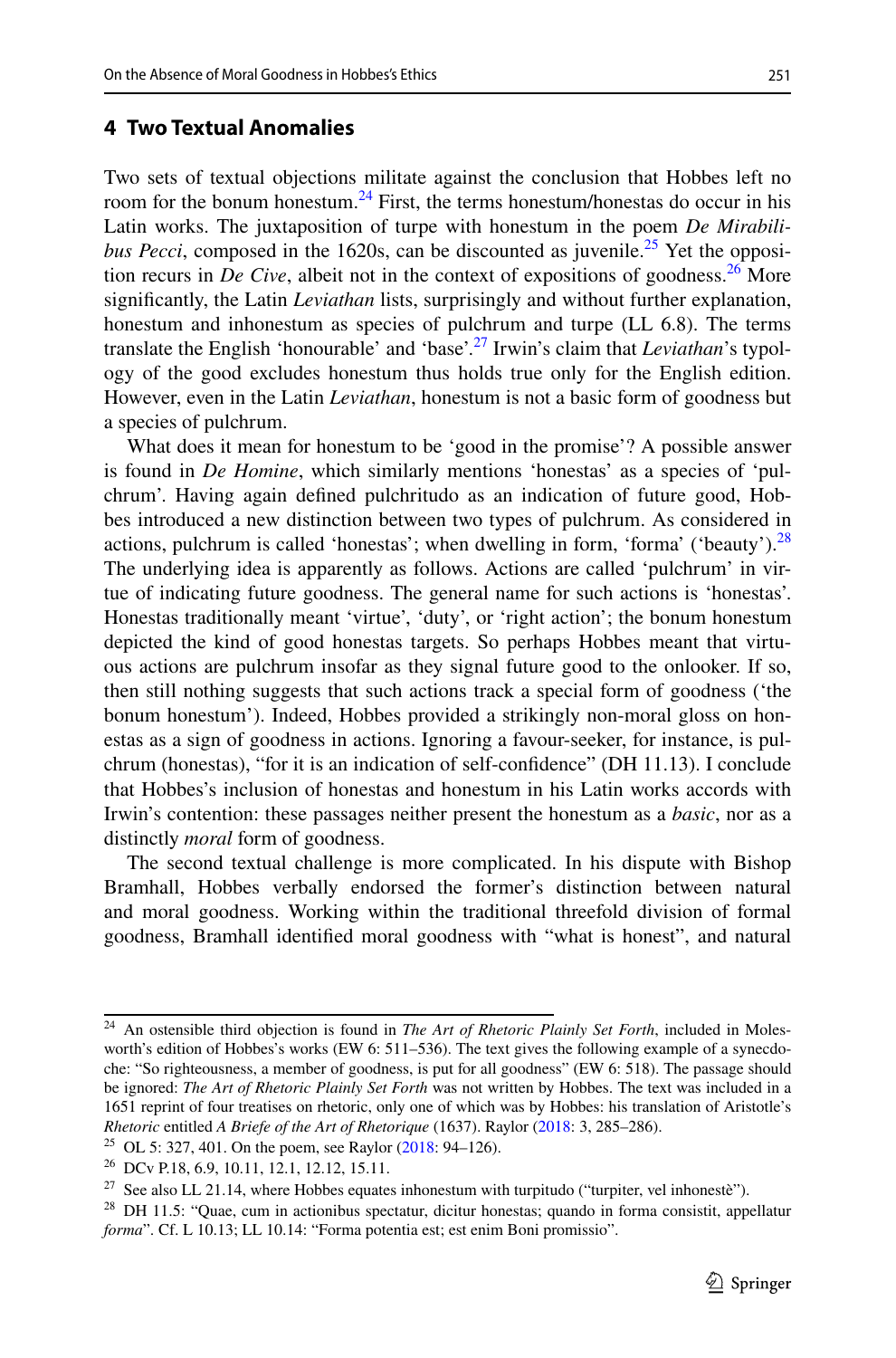goodness with "what is proftable or delightful" (EW 5: 171; also Bramhall [1657:](#page-23-2) 200). "The moral goodness of an action is the conformity of it with right reason. The moral evil of an action is the deformity of it, and the alienation of it from right reason" (EW 5: 170–171). Bramhall faulted Hobbes for failing to observe the distinction between moral and natural goodness. "To praise anything morally", he wrote, "is to say, it is morally good, that is conformable to right reason" (EW 5: 171). In response, Hobbes advanced the unparalleled and possibly spurious claim that conformity with law makes an action morally good: "It is the law from whence proceeds the diference between the moral and the natural goodness: so that it is well enough said by him [Bramhall], that 'moral goodness is the conformity of an action with right reason" (EW 5: 193).

If this response is genuine, then Hobbes recognized the bonum honestum after all. His verbal endorsement of moral goodness—"a good that is not assessed by ref-erence to the agent" (Irwin [2008](#page-25-3): 114)—fits badly with his ethics as usually under-stood.<sup>29</sup> Perhaps for these reasons, Schneewind [\(1998](#page-25-18): 123) avers that Hobbes here talked about moral and natural good "without attributing much importance to it". Is Hobbes's reply indeed spurious? One reason for thinking so is that the phrase 'moral goodness' occurs nowhere else in Hobbes's corpus. Moreover, the term is mentioned here at the instigation of, and in explicit reply to, an objection from Bramhall. The distinction may well be endorsed for argument's sake alone.<sup>30</sup> Another reason for thinking so, is that by accepting Bramhall's vocabulary Hobbes aligned himself with an ethical tradition that portrayed the moral good as being: (a) simply or absolutely good (i.e. good without respect to anyone); (b) unconditionally good (good regardless of context); (c) intrinsically valuable (good in itself); and (d) of noninstrumental value (sought for its own sake). Aquinas for instance described 'honesta' as "goods intrinsically [per se] and without qualifcation [simpliciter], which are desired as ends for their own sake, even when they lead to something else".<sup>31</sup> Yet Hobbes denied that the moral virtues are good in any of these four senses.

Aristotle [\(2000](#page-23-7): VII.12) had maintained that things can be good in two senses: "good without qualifcation, and good for somebody". Hobbes only recognized the latter: "one cannot speak of something as being *simply good*; since whatsoever is good, is good for someone or other" (DH 11.4). "For even the goodness which we attribute to God Almighty, is his goodness to us" (EL 7.3; also EW 5: 210; DH 11.4). The ordinary use of evaluative terms indicates the same: "these words of Good, Evill, and Contemptible, are ever used, with relation to the person that useth them: There being nothing simply and absolutely so"  $(L 6.7).^{32}$  Since people have

<span id="page-12-0"></span><sup>&</sup>lt;sup>29</sup> While commentators continue to dispute whether Hobbes's moral philosophy includes impartial elements, he is usually and plausibly read as grounding natural law in considerations of enlightened selfinterest. The seminal deontological reading is Taylor [\(1938](#page-26-9)). For a more recent discussion, see Harvey ([2004\)](#page-24-7).

<span id="page-12-1"></span><sup>&</sup>lt;sup>30</sup> Which could pose a problem to interpretations drawing on the notion of moral goodness developed in this passage (e.g. Gauthier [1982:](#page-24-8) 22–23, [2001:](#page-24-9) 270; Lukac de Stier [2002:](#page-25-19) 95).

<span id="page-12-2"></span><sup>31</sup> Aquinas, *Sententiarum Lombardiensis*, II d.21 q.1 a.3c: "bona simpliciter et per se, quae tanquam fnes appetuntur *sui gratia*, etsi in aliud ducant".

<span id="page-12-3"></span> $32$  Also AW 30.24; EW 5: 192. Hobbes rejected 'metaphysical goodness' on the same grounds.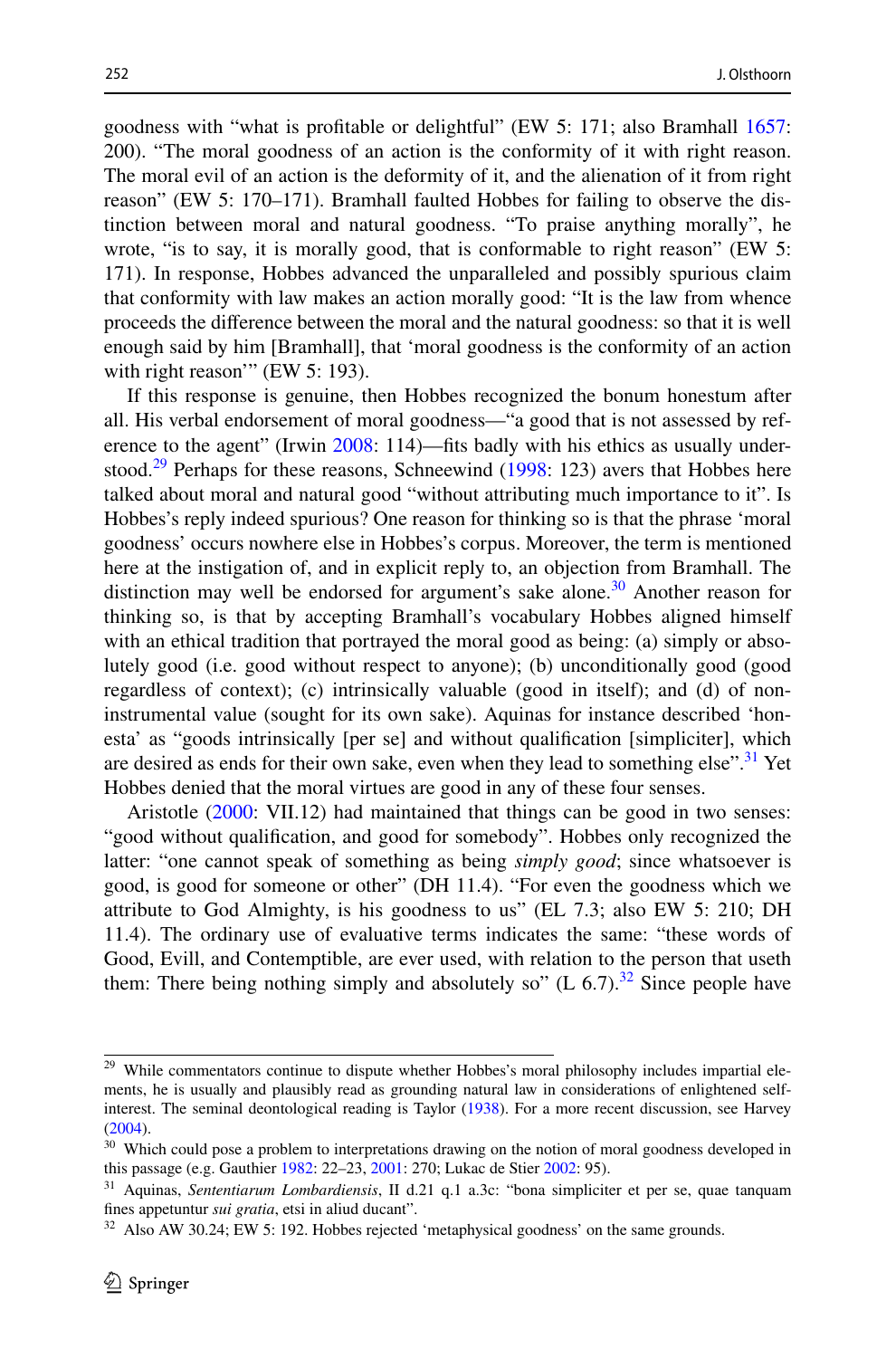diverging desires and interests, "there must needs be many things that are *good* to some and *evil* to others; so that what is *good* to us is evil to our enemies" (DH 11.4). All value is therefore context-dependent: "Therefore good is said to be relative to person, place, and time… For the nature of good and evil follows from the nature of circumstances" (DH 11.4). Hobbes acknowledged that "there can be a common *good*… that is, [things] useful to many, or good for the state". It is possible to "talk of a good for everyone, like health: but this way of speaking is relative" (DH 11.4; also AW 30.24). Peace and the means to peace (the moral virtues) are common goods in this relative sense (L 15.40). Hobbes nowhere claimed that having virtuous character traits or performing morally right actions is constitutive of the good life. Moral virtues are rather valued instrumentally, as the socially necessary means to achieve peace, self-preservation, and worldly felicity. "For every man is assumed to be naturally after his own good; he seeks *Justice* only incidentally, for the sake of *peace*" (DCv 3.21).

Hobbes's hedonistic and relational conception of goodness is incompatible with the honestum as traditionally understood. However, the bonum honestum does not *need* to be conceptualized as being of non-instrumental and non-relational value. Indeed, two well-known contemporaries of Hobbes reinterpreted moral goodness to make it chime with their hedonist theories of value. The French Epicurean philosopher Pierre Gassendi (1592–1655) subsumed the "Bonum honestum, or honest Good" under the pleasant:

"tho' we commonly reckon three sorts of good things, viz. The Honest [honestum], the Proftable [utile], and the Pleasant [iucundum]: The Pleasant or Pleasurable [iucundum sive voluptatem], which is nothing else but Pleasure it self, is so intermixt with the rest, that it don't seem to be a distinct Species of it self, but part of the common Stock, which renders the others Good and Desirable; as if that which is Honest and Useful, were only to be desired because it is Pleasing and agreeable."  $(1699: 88, \text{ also } 82, 93-97)^{33}$  $(1699: 88, \text{ also } 82, 93-97)^{33}$  $(1699: 88, \text{ also } 82, 93-97)^{33}$  $(1699: 88, \text{ also } 82, 93-97)^{33}$  $(1699: 88, \text{ also } 82, 93-97)^{33}$ 

Performing virtuous actions is good insofar as it brings pleasure to the agent. Virtue produces pleasure indirectly, through public honours. Citing Epicurus, Gassendi defned the Honest as "that which is *Glorious and Honourable, by the Vogue and universal Consent of all Mankind*" ([1699:](#page-24-10) 96). Honest conduct, being universally approved, tends to bring praise, glory, honour, and renown to the agent. Gassendi explains the goodness involved in justice similarly. "Justice is a kind of Goodness" because it is generally praised as the most excellent virtue—and receiving such praise is pleasurable  $(1699: 306,$  $(1699: 306,$  $(1699: 306,$  also 315).

John Locke (1632–1704) likewise tried to account for moral goodness along hedonist lines. "Things then are Good or Evil, only in reference to Pleasure or Pain" [\(1975](#page-25-20): II.20.2).

<span id="page-13-0"></span><sup>&</sup>lt;sup>33</sup> This is the anonymous English translation of François Bernier's abridged French translation of Gassendi's *Syntagma Philosophicum*. The passage is quoted in Schneewind ([2003:](#page-25-21) 361).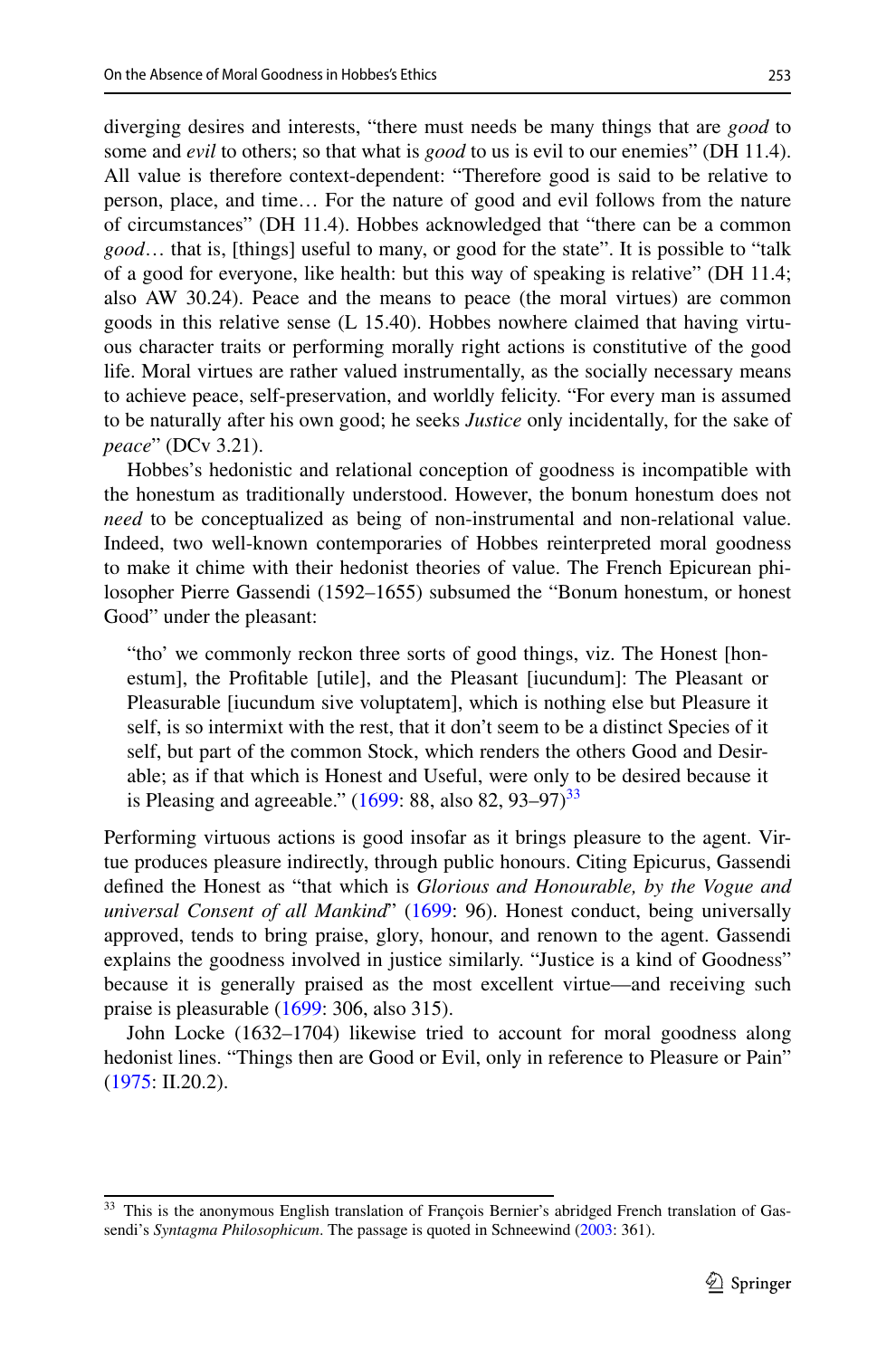"*Morally Good and Evil* then, is only the Conformity or Disagreement of our voluntary Actions to some Law, whereby Good and Evil is drawn on us, from the Will and Power of the Law-maker; which Good and Evil, Pleasure or Pain, attending our observance, or breach of the law, by the Decree of the Lawmaker, is that we call *Reward* and *Punishment*." [\(1975](#page-25-20): II.28.5)<sup>34</sup>

The moral good or evil of actions ultimately consists in this: "whether as *Duties*, *or Sins*, they are like to procure them happiness, or misery, from the hands of the Almighty" [\(1975](#page-25-20): II.28.8). In short, the honestum is good for Gassendi because virtuous conduct brings this-worldly glory and honour; for Locke, because it procures divine rewards. Both philosophers thus seek to account for moral goodness in terms of pleasure. No such convoluted attempt to reduce the value of moral goodness to pleasure is found in Hobbes. He simply discarded the notion altogether.

### <span id="page-14-0"></span>**5 Moral Goodness and Right Reason**

Let us quote Hobbes's potentially spurious reply to Bramhall in full:

"It is the law from whence proceeds the diference between the moral and the natural goodness: so that it is well enough said by him, that 'moral goodness is the conformity of an action with right reason'; and better said than meant; for this *right reason,* which is the law, is no otherwise certainly right than by our making it so by our approbation of it and voluntary subjection to it. For the law-makers are men, and may err, and think that law, which they make, is for the good of the people sometimes when it is not. And yet the actions of subjects, if they be conformable to the law, are morally good, and yet cease not to be naturally good" (EW 5: 193).

The frst thing to note is that Hobbes twisted Bramhall's point ("better said than meant") through his idiosyncratic conception of right reason. It was a scholastic commonplace that the moral goodness of actions consists in their conformity with right reason (conceived as a kind of law, in allusion to Cicero [1998:](#page-23-14) III.33). Yet Hobbes's contemporaries quarrelled over the sense in which right reason is the measure of moral goodness. Naturalists about morality maintained that right reason indicates what is in itself morally good and evil. Voluntarists about morality, by contrast, regarded moral good and evil as logically posterior to right reason: an action is morally good in virtue of voluntarily according with right reason, evil in straying from it.

<span id="page-14-1"></span><sup>34</sup> Also Locke ([1997:](#page-25-22) 301): "The diference between moral and natural good and evil is only this; that we call that natural good and evil, which, by the natural efficiency of the thing, produces pleasure or pain in us; and that is morally good or evil which, by the intervention of the will of an intelligent free agent, draws pleasure or pain after it, not by any natural consequence, but by the intervention of that power. Thus, drinking to excess, when it produces the headache or sickness, is a natural evil; but as it is a transgression of law, by which a punishment is annexed to it, it is a moral evil."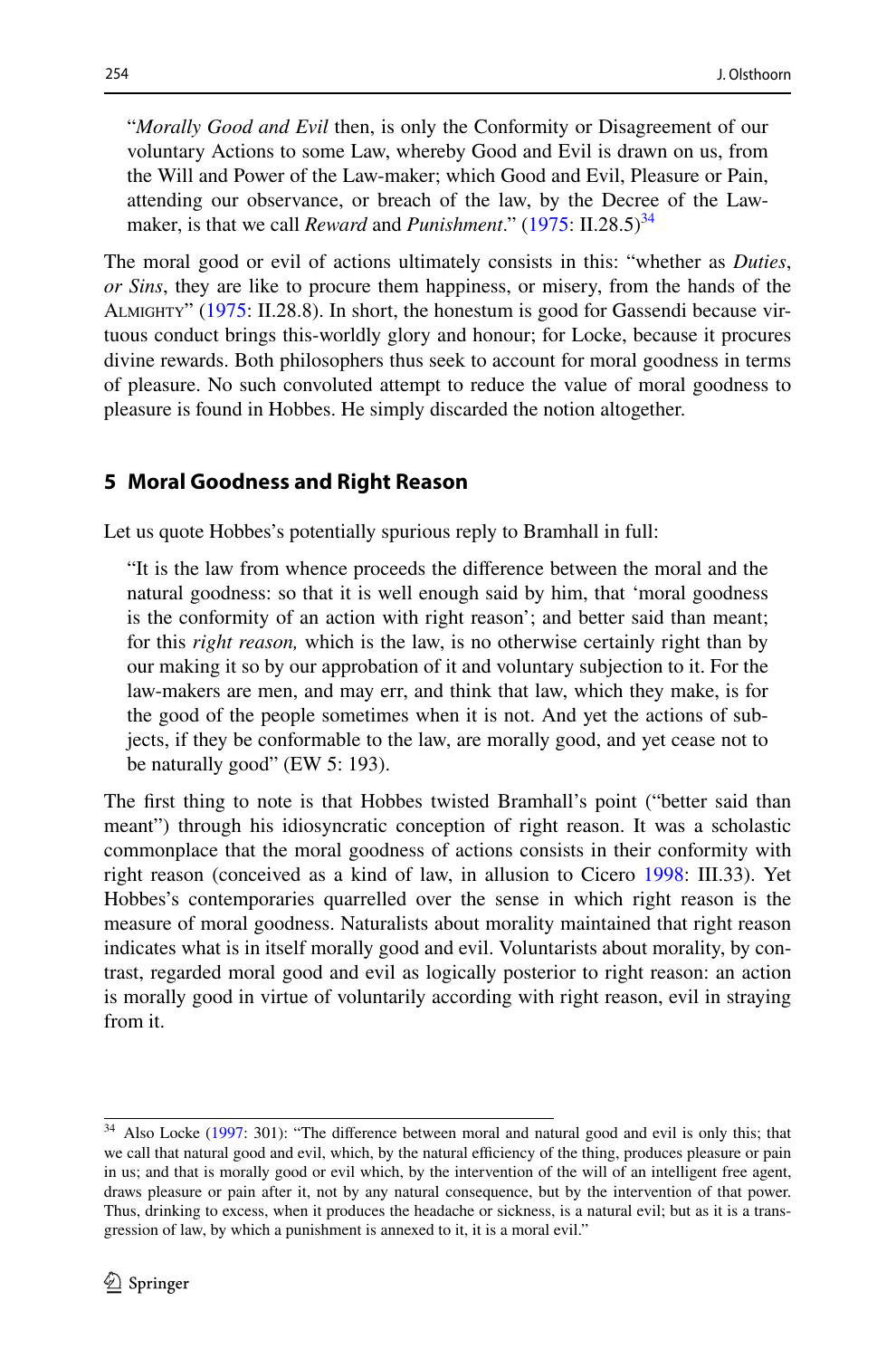Suárez and Grotius (1583–1645) were both naturalists about morality. For them, natural law tracks intrinsic moral value (honestum and turpe). According to Suárez, "the natural law prohibits those things that are bad in themselves" while ordering us to do what is intrinsically morally right  $(2015: II.6.12)$  $(2015: II.6.12)$  $(2015: II.6.12)$ . The goodness or badness which "dwells" in any human action "in view of its object" consists "in harmony or disharmony with right reason" ([2015:](#page-26-4) II.6.17). Suárez combined naturalism about morality with voluntarism about law and obligation. While the obligation imposed by natural law derives from God's commands and prohibitions, divine legislation does not create moral good and evil. "On the contrary, it necessarily presupposes the existence of a certain righteousness or turpitude in these actions and attaches to them a special obligation derived from divine law"  $(2015: II.6.11).^{35}$  $(2015: II.6.11).^{35}$  Grotius was a naturalist about both morality and moral obligation. He defned natural law as "the Rule and Dictate of Right Reason, shewing the Moral Deformity or Moral Necessity there is in any Act, according to its Suitableness or Unsuitableness to a reasonable Nature" [\(2005](#page-24-11): I.1.10.1). For him, natural law regulates actions that "are in themselves either Obligatory or Unlawful, and [which] must, consequently, be understood to be either commanded or forbid by God himself" ([2005:](#page-24-11) I.1.10.2). Divine legislation is thus not needed to render intrinsically morally right actions obligatory to begin with (Olsthoorn  $2019:58-61$ ).

Dismissing earlier naturalist views, Pufendorf (1632–1694) developed a voluntarist position about both morality and natural law. Not just moral obligation, but also moral good and evil are frst introduced by natural law: "no Actions are in themselves Good or Bad, Honest or Vile, till they are made so by some Law" ([1729:](#page-25-24) II.3.4, also I.2.6). Pufendorf followed Hobbes in this regard: "The Desires, and other Passions of man, are in themselves no Sin. No more are the Actions, that proceed from those Passions, till they know a law that forbids them: which till Lawes be made they cannot know" (L 13.10). Locke likewise held that moral good and evil presuppose a law of some kind. "If no law were provided all things and actions would be entirely indifferent and neutral" ([1997:](#page-25-22) 62); "it being their Conformity to, or Disagreement with some Rule, that makes [actions] to be regular or irregular, Good or Bad" ([1975:](#page-25-20) II.28.15).

Locke and Pufendorf combined voluntarism about morality with a sharp distinction between natural and moral goodness (e.g. Pufendorf [1729](#page-25-24): I.2.6, II.3.21; Locke [1997](#page-25-22): 301). Like Bramhall (EW 5: 171), they subsumed the proftable and the pleasant under 'natural goodness', which does not presuppose law, in contradistinction with moral goodness. Moral goodness, in turn, was reconceptualized to reconcile it with voluntarism about morality. For naturalists like Aquinas, Suárez, and Grotius, natural law orders us to do what is pre-legally right and to avoid what is pre-legally evil.<sup>[36](#page-15-1)</sup> Voluntarists made moral goodness conceptually posterior to and dependent on natural law: actions are morally good in virtue of voluntarily conforming with natural law. "We call that Action *Good* morally or in Moral Estimation, which is

<span id="page-15-0"></span><sup>&</sup>lt;sup>35</sup> Also e.g. Suárez ([2015\)](#page-26-4): II.7.1, II.9.4. Insightful analyses of Súarez's ethics are found in Haakonssen ([1996:](#page-24-12) 16–24) and Irwin [\(2008](#page-25-3): 1–69, [2012](#page-25-25)).

<span id="page-15-1"></span><sup>36</sup> E.g. Aquinas, *Summa Theologica*, II–I q.94 a.2.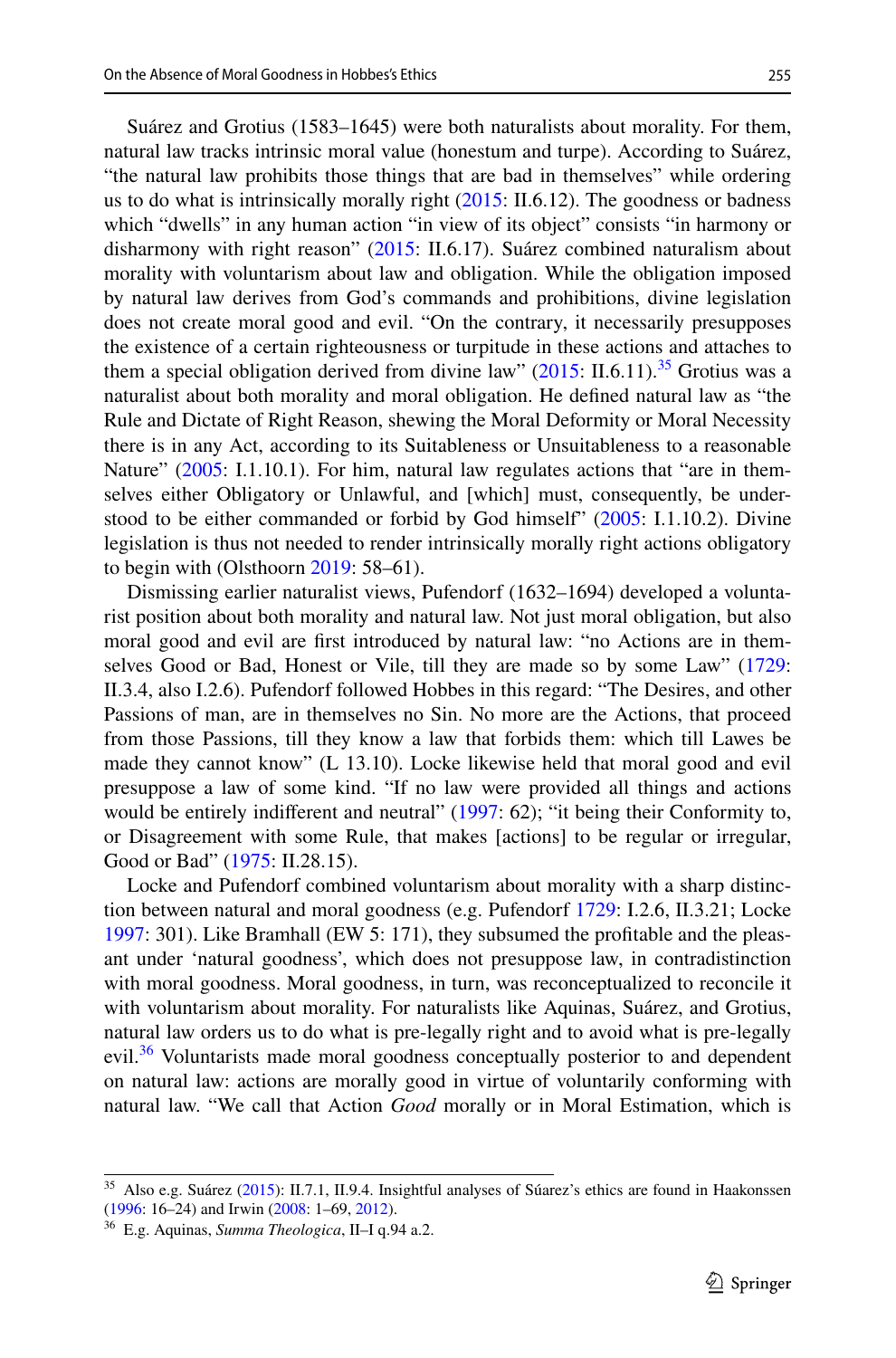agreeable to the Law, and that Action *Evil* which is disagreeable" (Pufendorf [1729:](#page-25-24) I.7.3). "*[N]aturally good things*, or Advantages", Richard Cumberland (1631–1718) wrote, are distinct from "things *Morally Good*… [which] are only *voluntary actions conformable to some Law*, especially, that of Nature"  $(2005: 515-516)^{37}$  $(2005: 515-516)^{37}$  $(2005: 515-516)^{37}$  $(2005: 515-516)^{37}$  $(2005: 515-516)^{37}$ 

Bramhall was a naturalist about morality. For him, right reason is the means through which humans partake in God's eternal law. "The law participated, which is the ordination of right reason, instituted for the common good, to show unto man what he ought to do, and what he ought not to do" (EW 5: 137). The divine will is the immutable standard of the honestum:

"The will of God, and the eternal law which is in God himself, is properly the rule and measure of justice. As all goodness, whether natural or moral, is a participation of divine goodness, and all created rectitude is but a participation of divine rectitude, so all laws are but participation of the eternal law from whence they derive their power [i.e. authority]" (EW 5: 136).

Hobbes agreed with Bramhall that right reason constitutes the fundamental evaluative standard. Yet he denied that right reason can be found in the nature of things themselves: "This common measure, some say, is right reason: with whom I should consent, if there were any such thing to be found or known *in rerum naturâ*" (EL 29.8; also L 6.7). This claim has bewildered some commentators, noting Hobbes's apparent affirmation of the existence of right reason in *De Cive*.<sup>[38](#page-16-1)</sup> The puzzle can be explained away as follows.

Suárez had identifed two meanings of 'right reason': (1) as the objective rule of natural rectitude; and (2) as a cognitive judgment of practical reason ([2015:](#page-26-4) II.5.1; Irwin [2008](#page-25-3): 8). Hobbes jettisoned the frst sense and reinterpreted the second. Rather than being an objective normative standard (grounded in the nature of things or in the divine will), right reason for Hobbes consists in correct ratiocination by humans. "By right reason in men's natural state, I mean, not as many do, an infallible Faculty, but the act of reasoning, that is, a man's own true Reasoning about actions of his which may conduce to his advantage or other men's loss" (DCv 2.1n). For Bramhall and Suárez, the dictates of right reason exclusively point out what is *morally* right and wrong (Fernández-Castañeda [1968](#page-24-14)). Moral rectitude is, after all, defned as acting in accord with rational nature. Right reason and moral rectitude were tied together, I conjecture, by the scholastic theory of rational, sensible, and nutritive parts of the soul; the former being the part of human nature to which right reason conforms. For Hobbes, rejecting scholastic psychology, right reason in the frst instance tracks *natural* goodness—self-advantage. Indeed, by nature, "*jus* and *utile*, right and proft, is the same thing" (EL 14.10; also DCv 1.10). Outside the state, the

<span id="page-16-0"></span><sup>&</sup>lt;sup>37</sup> On early modern interpretations of the distinction between natural and moral goodness, see Schnee-wind ([1987:](#page-25-26) 128-130, [1998:](#page-25-18) 110, 123-125).

<span id="page-16-1"></span><sup>&</sup>lt;sup>38</sup> LeBuffe [\(2020](#page-25-27)). On Hobbes's account of right reason more generally, see e.g. Kavka [\(1983](#page-25-28)), Barnouw ([2008\)](#page-23-15) and Greene ([2015\)](#page-24-15).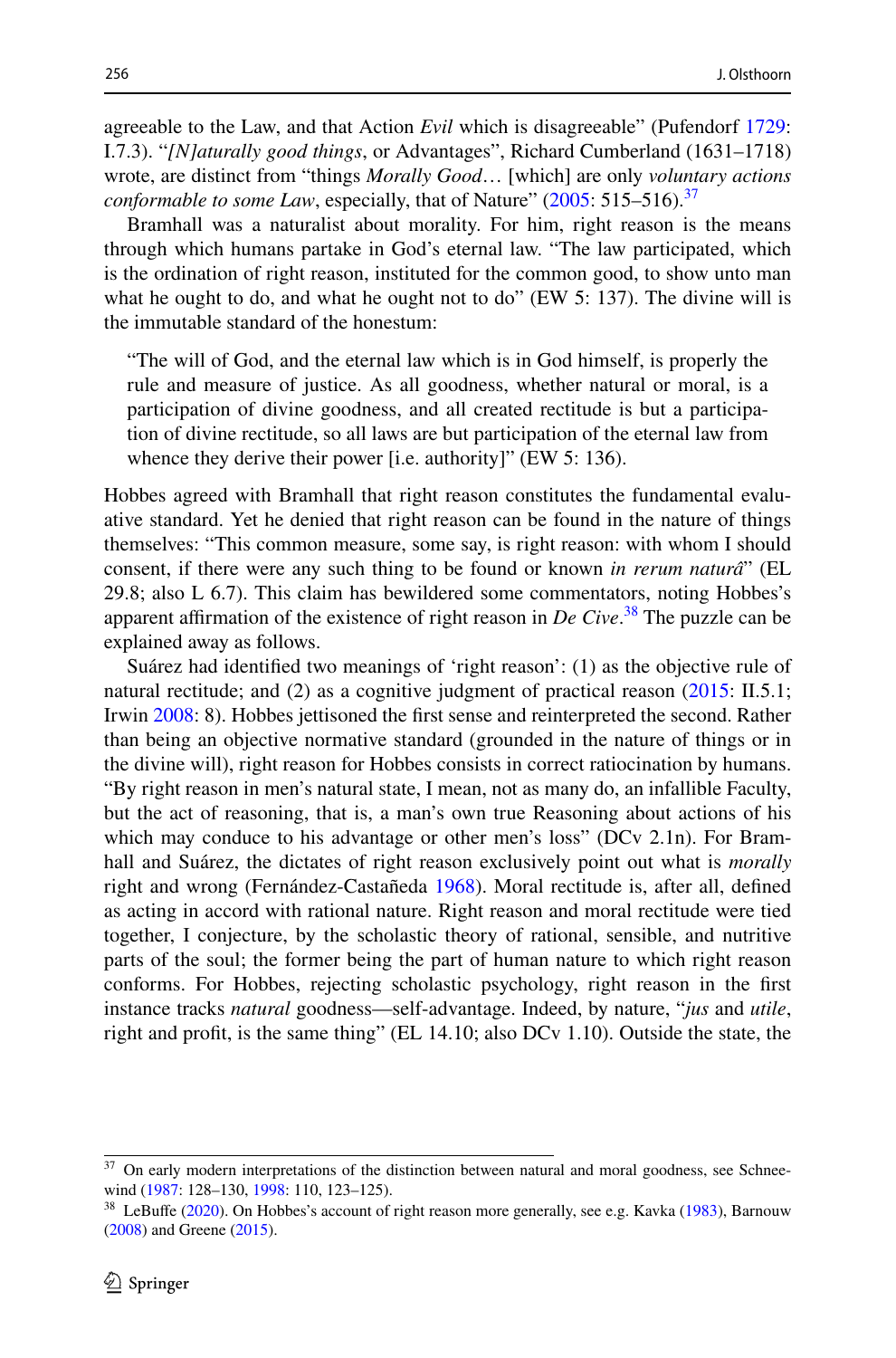laws of nature form the true measure of good and evil—and of self-interest—by prescribing the necessary social means for securing self-preservation  $(L 15.34).$ <sup>[39](#page-17-0)</sup>

While everyone in reason agrees that the moral virtues are good, Hobbes claimed, in practice evaluative judgments follow each person's shifting passions and desires. Disagreement hence abounds about which actions exactly are instances of moral virtue. "Since, however, good and evil are not the same to all, it happens that the same manners are praised by some and condemned by others, that is, are called good by some, evil by others, virtues by some, vices by others".<sup>[40](#page-17-1)</sup> The general failure to apply the laws of nature correctly and impartially generates a need for an authoritative public evaluative standard. To forestall conficts and "for want of a right Reason constituted by Nature", humans "must by their own accord, set up for right Reason, the Reason of some Arbitrator, or Judge" (L 5.3; also EL 29.8). This common evaluative standard is the civil law. "Therefore a common standard for virtues and vices doth not appear except in civil life; this standard cannot… be other than the laws of each and every state" (DH 13.9).<sup>41</sup> As Bramhall ([1657:](#page-23-2) 199) discovered aghast: "by right reason he understands the arbitrary edicts of an elective Governoour"!<sup>[42](#page-17-3)</sup>

Hobbes's reinterpretation of right reason, as being always the reasoning of someone and as not tracking moral value, in turn transformed the status of natural law *qua* dictates of right reason. Reasoning about how to conduct oneself among others just is prudential reasoning—in the sense of thinking through what conduces to the agent's ongoing felicity. Natural law becomes a measure of what truly "conduceth to the conservation and defence of themselves" (L 15.41). The prescriptions of natural law take into account the particular characteristics and interests of the agent reasoning. As it happens, the content of natural law is identical for all. This follows from some shared human characteristics, including foremost vulnerability and rough equality of power—not from some intrinsic moral value tracked by natural law. Nothing guarantees that the dictates of natural reason will have the same content for diferently constituted agents. Indeed, Hobbes freely acknowledged that different moral standards apply to God. $43$  And if someone were to obtain (nigh) irresistible power, reason would prescribe to her other means about how best to preserve herself amidst multitudes.<sup>[44](#page-17-5)</sup> Bramhall observed, in shock, that Hobbes "hath left no reall good in the World, but only that which is relatively good".<sup>45</sup> Real good, in the Bishop's view, is embedded in the nature of things, and not dependent on the agent's contingent interests and powers.

We are now in the position to complete our analysis of Hobbes's reply to Bramhall. In his rejoinder, Hobbes reiterated well-known doctrines of his—albeit in language taken over, for the occasion, from the Bishop. Consider the following passage:

<span id="page-17-0"></span><sup>39</sup> E.g. EL 17.14; DCv 2.1; DCv 3.26; DCv 3.29; L 15.40.

<span id="page-17-1"></span><sup>40</sup> DH 13.8. Also e.g. DCv ED.7; DCv 3.32; L 4.23.

<span id="page-17-2"></span><sup>41</sup> Also DCv 12.1; L 29.6–7; L 46.32.

<span id="page-17-3"></span><sup>&</sup>lt;sup>42</sup> Also Bramhall [\(1995](#page-23-16): 154): "he fancieth no reality of any natural justice or honesty, nor any relation to the Law of God or nature, but only to the Laws of the Common-wealth".

<span id="page-17-4"></span><sup>43</sup> E.g. EW 5: 103, 115, 212.

<span id="page-17-5"></span><sup>44</sup> EL 14.13; DCv 1.14; L 31.5; EW 5: 116, 143, 146.

<span id="page-17-6"></span><sup>45</sup> Bramhall [\(1657](#page-23-2): 200); also EW 5: 137; Cumberland [\(2005](#page-24-13): 722).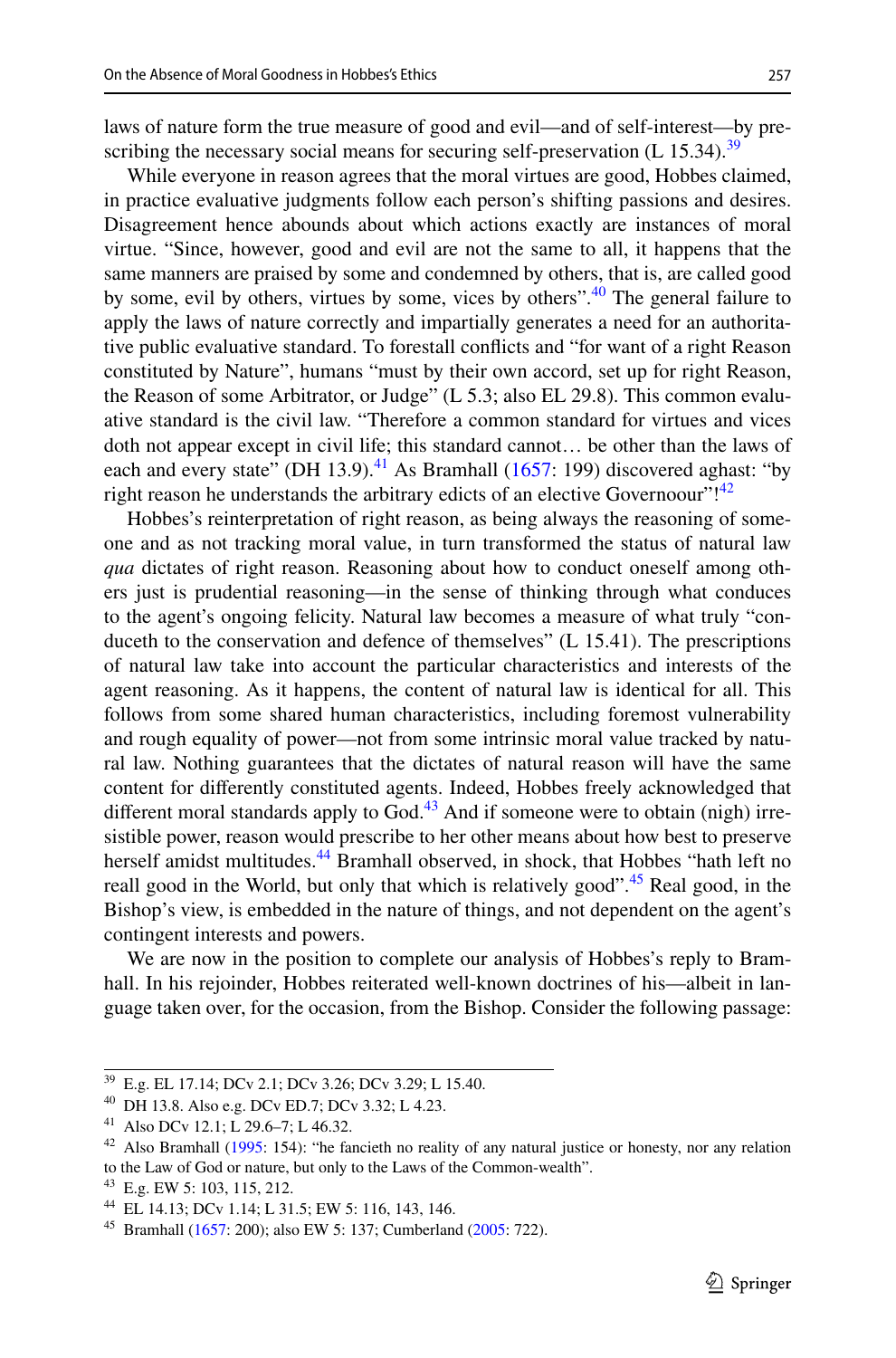"All the real good, which we call honest and morally virtuous, is that which is not repugnant to the law, civil or natural; for the law is all the right reason we have, and… is the infallible rule of moral goodness. The reason whereof is this, that because neither mine nor the Bishop's reason is right reason ft to be a rule of our moral actions, we have therefore set up over ourselves a sovereign governor, and agreed that his laws shall be unto us, whatsoever they be, in the place of right reason, to dictate to us what is really good" (EW 5: 194).

The passage expounds a well-known Hobbesian doctrine. Natural law, consisting in correct judgments about which actions and predispositions are conducive to peace, is the true standard of morality. Yet to forestall the moral disagreement rife among miscalculating and passion-driven humans, a sovereign is instituted whose laws serve as the public standard of right reason. The passage is anomalous however in its use of the terms 'moral goodness' and 'real good'. Normally, Hobbes called actions or dispositions in conformity with (right) reason or law 'just' instead. "The names of Just and Injust… signife the Conformity, or Inconformity to Reason" of either actions or manners (L 15.10). "Lawes are the Rules of Just, and Unjust; nothing being reputed Unjust, that is not contrary to some Law" (L 26.4). "Injustice… is the Inconformity of the Action to the Law" (L [46](#page-18-0).31). $46$ 

The connection between justice and law has well-developed theoretical underpinnings in Hobbes. The natural law precept of justice orders agents to fulfl selfincurred obligations (L 15.14). In the duty to perform one's covenants, Hobbes proclaimed, "consisteth the Fountain and Originall of Justice… the defnition of Injustice [being] no other than *the not Performance of Covenant*" (L 15.2). Breaches of covenant are unjust because they are without right —the right having been previously laid down in the covenant: "the name *wrong* [*iniuria*] is applied to an action or a failure to act, because it is *without right* [*sine iure*] inasmuch as the party which acted or failed to act had already transferred the right to someone else" (DCv 3.3; also EL 16.2; L 14.7). The underlying conception of 'just' as consisting in actions performed with right, and 'unjust' as actions without right, is found throughout Hobbes's works. Since citizens have promised in the original covenant to obey the sovereign in all things not contrary to self-preservation, justice indirectly requires them to obey the civil law. Law-abiding actions are thus 'just' only derivatively, in virtue of being performances of covenants. In this respect, Hobbes's conception of justice difers from the voluntarist conception of moral goodness as actions that freely conform with law—and not only because Hobbes employed the language of 'justice' and tethered the justice of actions to civil rather than natural law. While Locke, Pufendorf, and Cumberland defned moral goodness as the voluntary conformity of actions with law, Hobbes linked the idea of 'just actions' to law-abiding conduct indirectly, via performance of covenants.

When Hobbes wrote, in reply to Bramhall, that what "we call honest and morally virtuous, is that which is not repugnant to the law, civil or natural" he was reiterating a position elsewhere cast in terms of justice (EW 5: 194). The distinction between

<span id="page-18-0"></span><sup>46</sup> Also DCv 3.4n; L 13.13; L 30.13; EW 1: 74; EW 4: 369; EW 5: 152; DPS 36.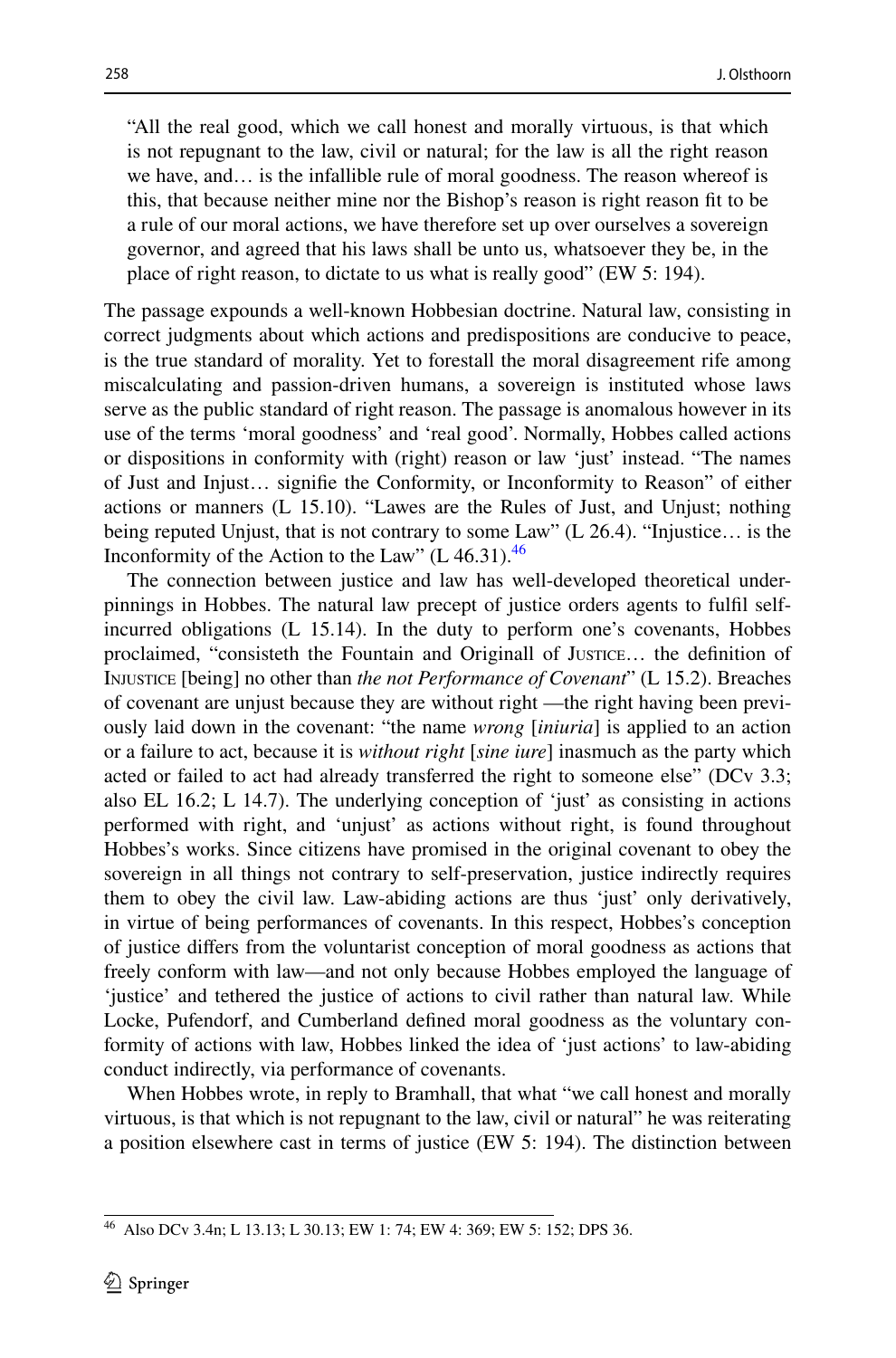real and apparent good, too, is elsewhere glossed diferently. 'Real good' Hobbes interpreted relationally: a thing or action is really good to some agent if and only if it together with all its inseparable long-term consequences contributes overall to the agent's felicity (EL 7.8; AW 30.25; L 6.57; DH 11.5).<sup>[47](#page-19-1)</sup> This suggests that Hobbes's gloss on 'real good' as 'honest' in his polemical reply to Bramhall is insincere. The same applies to his verbal endorsement of moral goodness. Nowhere else did Hobbes depict the right as a distinct species of the good. Hobbes's reply to Bramhall can be rendered consistent with positions he expounded elsewhere by substituting 'just' for 'real good' and for 'morally good'. I conclude that Hobbes's ethical theory has no place for the idea of moral goodness.<sup>48</sup>

#### <span id="page-19-0"></span>**6 Hobbes's Place in the History of Ethics**

This article has explored the grounds and theoretical implications of the striking absence of moral goodness in Hobbes's ethics. Whether intentionally or not, Hobbes masked this omission by restating that there are three basic forms of good and evil and by replacing honestum with pulchrum—the other Latin term traditionally used to translate καλόν. Yet he stripped pulchrum and turpe of their moral connotations to bring them in line with his hedonism about the good. His dismissal of moral goodness, I have argued, necessitated reinterpretations of right reason and of the status of natural law. Natural law still prescribes moral virtues—though no longer for their own sake, but as socially necessary means for achieving one's *natural* good (including foremost self-preservation). In discarding moral goodness altogether, I have suggested, Hobbes stands out among early modern ethicists.

Allow me in conclusion to ofer some speculations as to what my analysis might mean for Hobbes's place in the history of ethics. Sidgwick has argued that modern moral philosophy difers from pre-modern ethics in recognizing two independent regulative principles—the right and the good.

"… in Greek moral philosophy generally, but one regulative and governing faculty is recognized under the name of Reason—however the regulation of

<span id="page-19-1"></span><sup>&</sup>lt;sup>47</sup> Real good is hence not mind-independent for Hobbes, as it was for Bramhall and Suárez [\(2016](#page-26-5): X.1.3): "the diference between true good and apparent [good] is this: the apparent good is only imagined and apprehended by the intellect, but the true good subsists in reality itself and is assumed prior to every imagination of the intellect".

<span id="page-19-2"></span><sup>&</sup>lt;sup>48</sup> Hobbes's dismissal of moral goodness had some politically convenient implications for him. Denying that moral value resides in intrinsic properties of the action. It allowed him to claim, frst, that the justice of an action or disposition depends exclusively on its conformity to civil law. Since no action is intrinsically right or wrong, civil laws can prescribe or proscribe *any* action. "[E]very action in its own nature is indiferent. What is *just* or *unjust* derives from the right of the ruler" (DCv 12.1; also DCv 16.2). In doing so, the sovereign can sin: civil decrees might transgress natural law, as being detrimental to peace and *salus populi* (e.g. EL 21.3; EL 28.1; DCv 6.13n; DCv 7.14; L 18.6; L 21.7; L 22.15; L 24.7; EW 5: 178). Yet legal decrees cannot be morally wrong by failing to track intrinsic moral value. Second, this denial allowed Hobbes to claim that justice prescribes diferent actions to citizens than to sovereigns. Since the justice or injustice of an action depends exclusively on whether it accords or violates a prior agreement, what is unjust for citizens need not be unjust for sovereigns.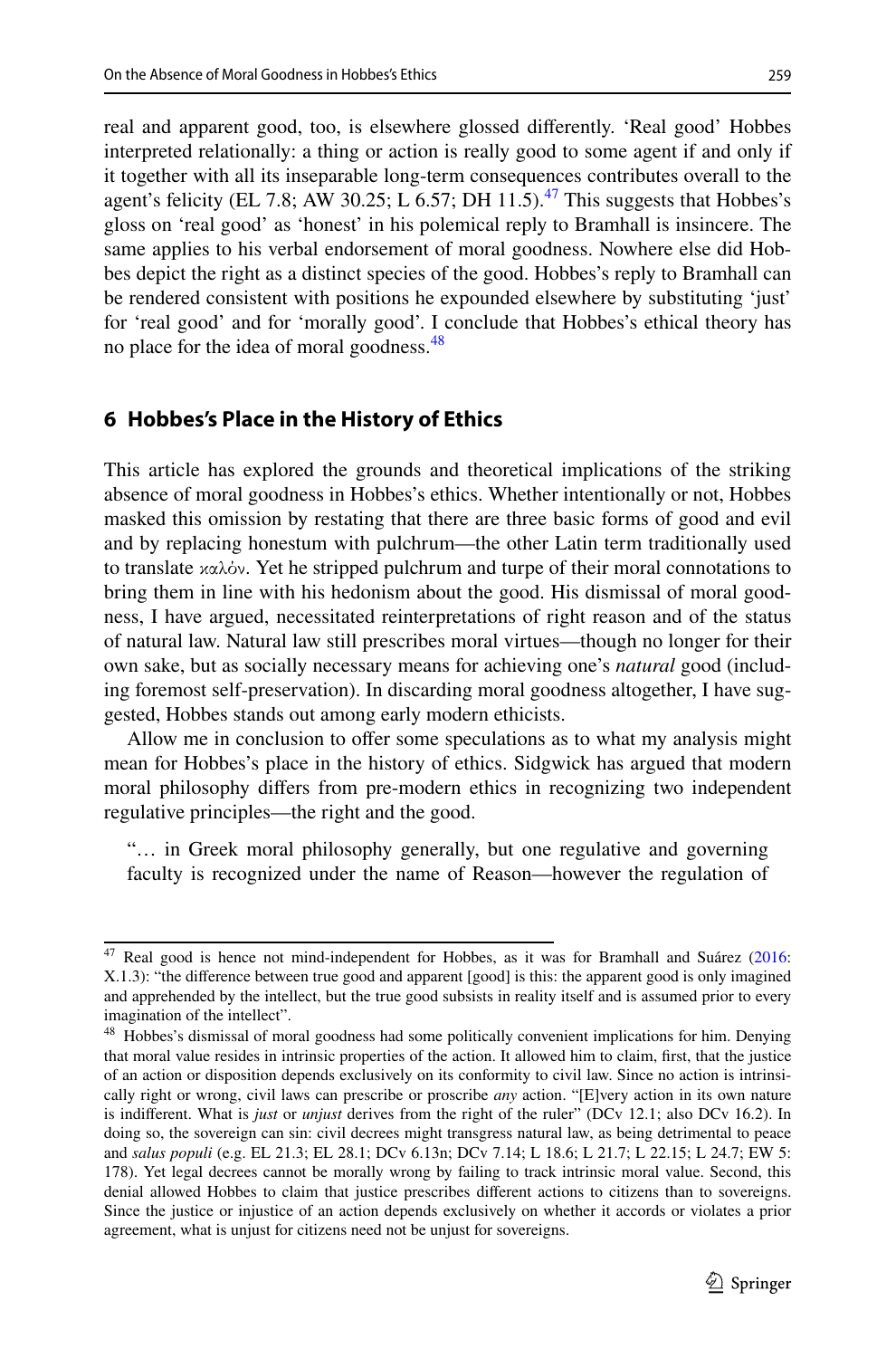Reason may be understood; in the modern ethical view, when it has worked itself clear, there are found to be two—Universal Reason and Egoistic Reason, or Conscience and Self-Love" (Sidgwick [1988:](#page-25-1) 198).<sup>[49](#page-20-0)</sup>

Pre-moderns regarded ethics "as an inquiry into the nature of the Ultimate End of reasonable human action—the Good or 'true Good' of man" (Sidgwick [1981](#page-25-0): 3). The right was conceived in terms of the good:  $x\alpha\lambda\dot{\alpha}$  and honestum lay a claim on agents as being necessary for, or constitutive of, a fourishing life. Moderns, by contrast, conceive of ethics as an investigation of "the general rules of Duty or Right Action… viewed as absolutely binding on every man" (Sidgwick [1988:](#page-25-1) 6, also [1981](#page-25-0): 2–3). The right, Sidgwick contended, has become normatively fundamental: morality's demands are seen as binding irrespective of their efect on the overall happiness of the agent.<sup>[50](#page-20-1)</sup> Sidgwick's insight is that ethical theories in which the right has priority over the good are essentially dualist: considerations of an agent's own good remain normative even as reason demands fulflment of moral obligations. Whereas for the ancients, happiness is the supreme aim of any rational agent, moderns can regard as rational the pursuit of aims diferent from or even incompatible with one's own good (Sidgwick [1981](#page-25-0): 91–92). The opposition between pre-modern and modern ethics thus manifests itself, on Sidgwick's reconstruction, in contrasting accounts of the normativity of ethical obligation: pre-moderns characteristically grounded the latter in the agent's own happiness, while modern moral obligations are non-eudaimonist.

Abizadeh has recently argued that Hobbes's ethics contains *both* dimensions of normativity. The laws of nature oblige in a eudaimonist sense: in prescribing socially necessary means for peace and self-preservation, natural law offers prudential reasons that appeal to the individual's own good.<sup>51</sup> These laws are hence not moral norms in today's parlance: they neither require impartially taking others' interests into account, nor can individuals be held accountable for living up to these norms (Abizadeh [2018a:](#page-23-0) 22). The modern juridical conception of moral obligations owed to others is nonetheless present, Abizadeh contends, in Hobbes's ethics. Obligations of justice, incurred by transferring or renouncing rights, are directed to another person to whom the obligee is accountable. Following Stephen Darwall, Abizadeh takes modern moral obligations to be essentially second-personal: others have the normative standing to hold us accountable for conforming to such obligations.<sup>52</sup> On Abizadeh's reading of Hobbes, culpable failures to fulfil directed

<span id="page-20-0"></span><sup>&</sup>lt;sup>49</sup> Also Sidgwick [\(1988](#page-25-1): 6-10). For a helpful gloss on the quoted passage, see Frankena [\(1992](#page-24-16): 176-177). Interpretations of Sidgwick's dualism of practical reason are many and varied (e.g. Frankena [1974](#page-24-17); McLeod [2000](#page-25-29); Crisp [2015:](#page-24-18) 227–234).

<span id="page-20-1"></span><sup>50</sup> As Kant wrote, "it is… the moral law that frst determines and makes possible the concept of the good" [\(1996](#page-25-30): 191).

<span id="page-20-2"></span><sup>51</sup> For another eudaimonist reading of Hobbes on natural law, developed against an Aristotelian background, see Rutherford ([2003,](#page-25-31) [2012:](#page-25-32) 194–211).

<span id="page-20-3"></span> $52$  Abizadeh ([2018a:](#page-23-0) 1-5) also follows Darwall in singling out Hugo Grotius as having pioneered a modern juridical conception of ethics. "With Grotius, on the other hand, we get the beginnings of the modern conception of morality as a body of universal norms whose claim on us is fundamentally independent of that of our own good, indeed, that can confict with our good and bind us even so" (Darwall [2006](#page-24-19): 223; also Darwall [2012,](#page-24-5) [2013](#page-24-20): 4–7). Sidgwick ([1981:](#page-25-0) 86, [1988:](#page-25-1) 198) found the so-called modern dualism of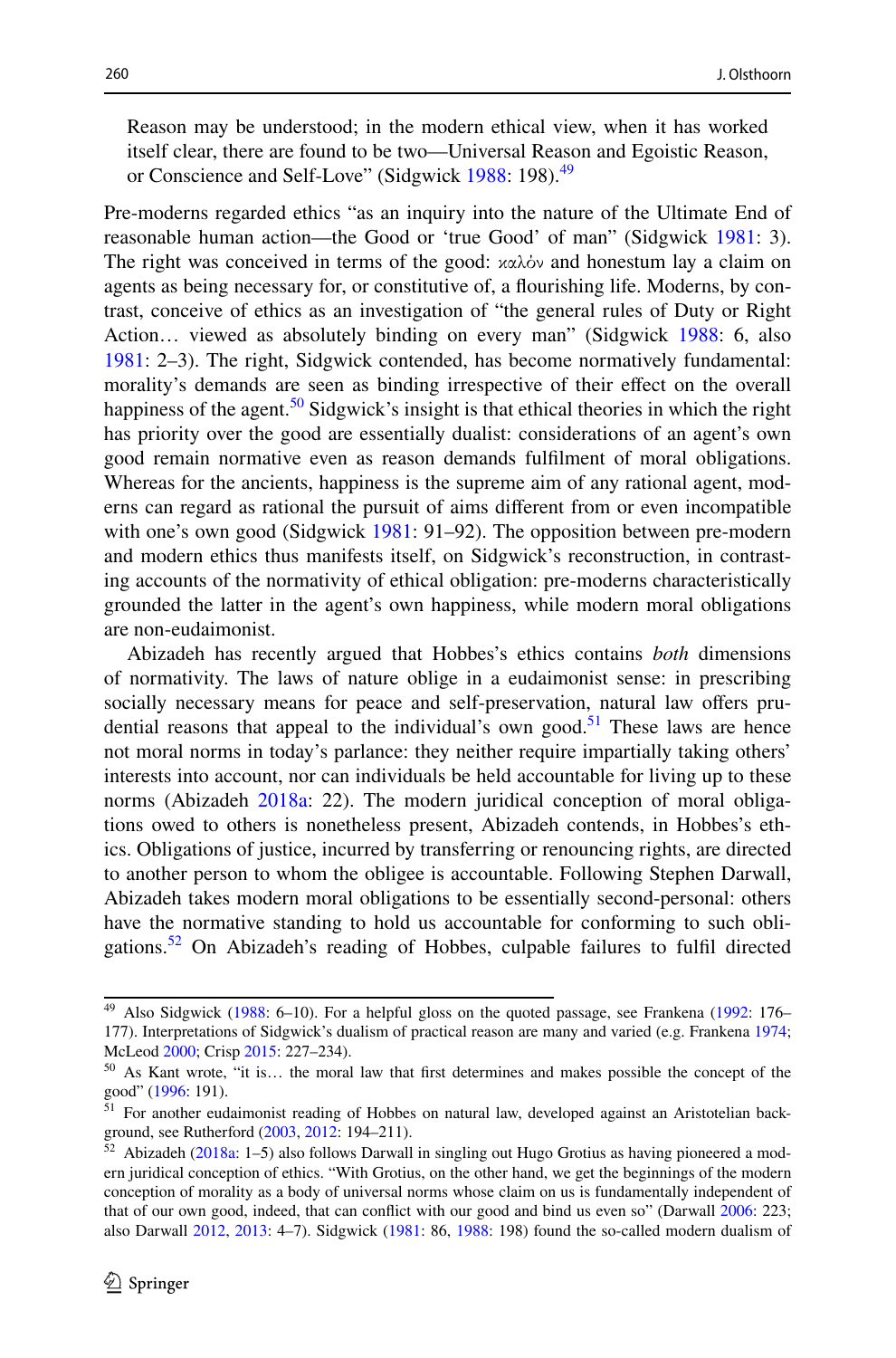obligations constitute sins of injustice warranting reactive blame. By contrast, we are not accountable to others for complying with reasons of the good, captured in natural law, though others may critically blame us for such sins of imprudence (Abizadeh [2018a:](#page-23-0) 188–189). Hobbes, Abizadeh concludes, stood at "a watershed in the transition from the ancient, eudaimonist conception of ethics to the modern, juridical conception of morality" [\(2018b](#page-23-17)) and helped "lay the foundations for the modern, juridical conception of ethics" ([2018a](#page-23-0): 276).

This paper has not examined whether that distinctly modern form of ethical normativity is indeed present in Hobbes. It is not implausible to read him as saying that we only ought to keep obligations owed to others because and insofar as doing so is good for us, rather than because we owe it to others. Instead, I would like to conclude by suggesting another possible contribution of Hobbes to the development of the modern distinction between the right and the good. This contribution consists, not in theorizing a second form of ethical normativity ('the right'), but in reconceptualizing the good along narrowly prudentialist lines. That assessment accords with Annas's claim that "the missing element" in ancient eudaimonist ethics is a "purely self-regarding, prudential rationality taken to be distinct from moral rationality and forming a competitor to it"  $(1995: 243).$  $(1995: 243).$ <sup>53</sup>

More precisely, my concluding suggestion is that Hobbes's reconceptualization of goodness—as evinced in his dismissal of moral goodness—rephrased and rendered more urgent questions about the rationality of moral conduct.<sup>[54](#page-21-1)</sup> As "the Foole" in *Leviathan* puts it, if "Reason… dictateth to every man his own good" (L 15.4), then why would it be rational to keep our agreements at all times? The fool's challenge, I have suggested, is so poignant on Hobbes's account because of his hedonism about the good. If, with Hobbes, we hold that all goodness must ultimately be understood in terms of the agent's pleasure, then considerable argument is needed to show that we have prudential reason to be moral. For many of Hobbes's predecessors, the rationality of moral conduct could be demonstrated more easily not only because of their substantive normative views about which actions accord with rational nature, but also because their conceptual scheme included the bonum honestum as a basic form of goodness irreducible to pleasure. They were hence not required, as Hobbes was, to argue that moral conduct is conducive to felicity understood as "living a life with pleasure, i.e. maximum delight" (AW 38.8).

Footnote 52 (continued)

practical reason frst clearly worked out in Joseph Butler (1692–1752), and anticipated in Samuel Clarke (1675–1729), Shaftesbury (1671–1713), and William Wollaston (1659–1724). Sidgwick discussed Hobbes in [\(1988](#page-25-1): 163–170) without hinting at modern dualism of practical reason. The frst edition of the *Methods* however includes an intriguing remark about Hobbes. Ethics considered as an investigation of the right, rather than of the good, Sidgwick observed, "has been more prominent in English philosophy since Hobbes, in an age of active jural speculation and debate, raised the deepest views of morality in a jural form" ( $ME<sup>1</sup> 2-3$ ). All later editions delete the remark.

<span id="page-21-0"></span><sup>&</sup>lt;sup>53</sup> For Annas's views on the character differences between ancient ethics and modern moral philosophy, see Annas [\(1992](#page-23-18), [1993](#page-23-6): 4–10, 439–455, [2017\)](#page-23-19). Cf. Irwin [\(1995](#page-24-21): 284–289).

<span id="page-21-1"></span><sup>&</sup>lt;sup>54</sup> The salience of this question in eighteenth-century ethics is discussed by Moore [\(2002](#page-25-33)) and Darwall ([2006\)](#page-24-19).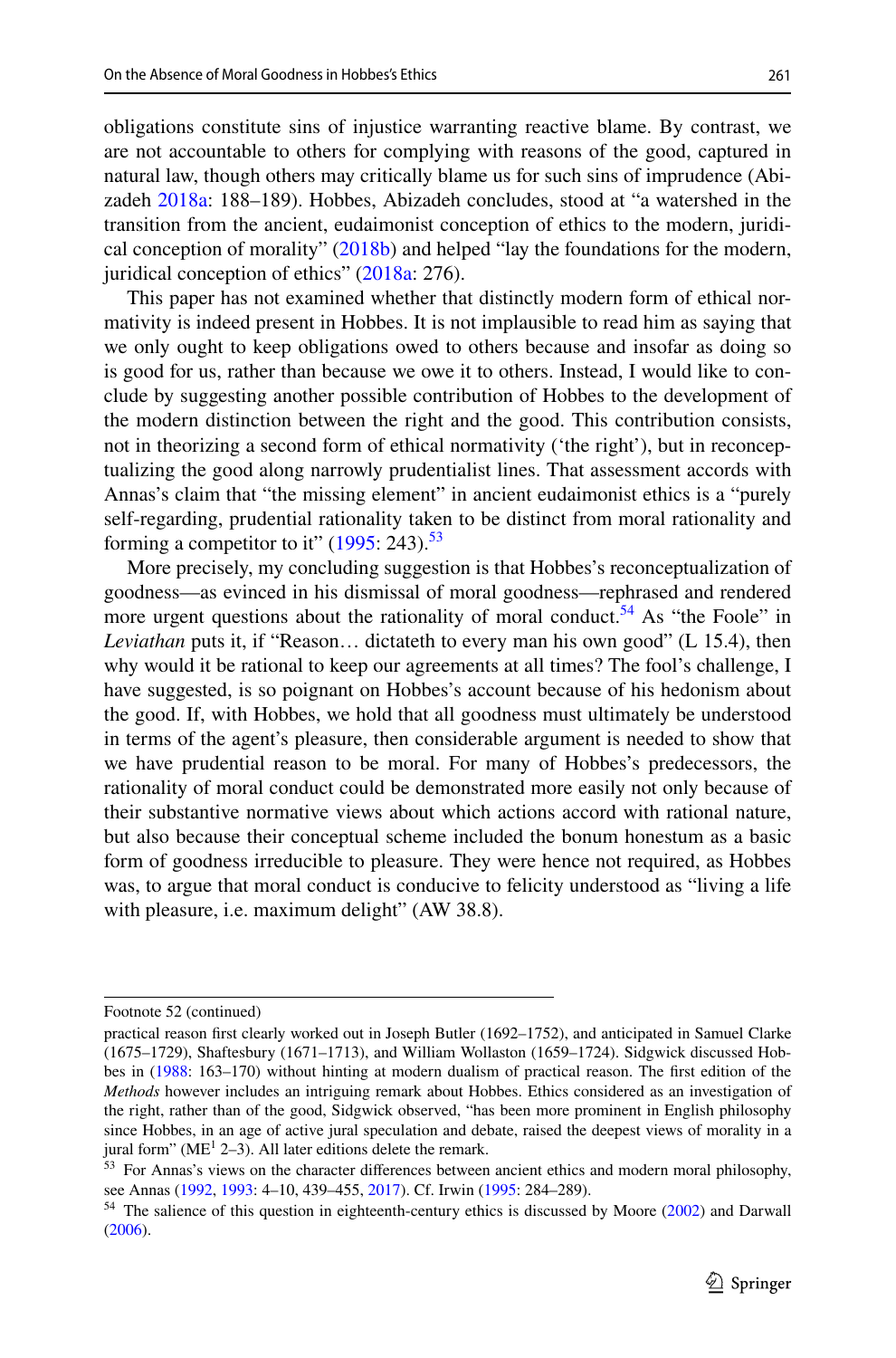This point can be further brought out by comparing Hobbes's and Epicurus's rival accounts of the evil of wrongdoing.<sup>55</sup> The two philosophers agreed that moral conduct is of merely instrumental value—but in quite diferent senses. Epicurus ([1994:](#page-24-2) 31) was adamant that "it is impossible to live pleasantly without living prudently, honourably, and justly" since wrongdoers, anxious to be found out, cannot attain true peace of mind. "Injustice is not a bad thing in its own right, but [only] because of the fear produced by the suspicion that one will not escape the notice of those assigned to punish such actions" ([1994:](#page-24-2) 35). For Epicurus, a happy life requires virtue because of the mental distress vice causes (pangs of conscience, fear of being caught). Hobbes rejected the Epicurean value of *ataraxia* and hence had to explain the goodness of virtuous conduct diferently.

"Moral Philosophy", Hobbes wrote, "is nothing else but the Science of what is *Good*, and *Evill*, in the conversation, and Society of man-kind" (L 15.40). Yet in what sense are the actions and dispositions enjoined by natural law good? Natural law neither tracks nor expresses moral goodness. Observing the laws of nature is instead 'proftably good': "all men agree on this, that Peace is Good, and therefore also the way, or means of Peace, which… are *Justice*, *Gratitude*, *Modesty*, *Equity*, *Mercy*, & the rest of the Laws of Nature, are good; that is to say, *Morall Vertues*; and their contrarie *Vices*, Evill" (L 15.40). What makes the moral virtues 'virtues' to begin with is their character as socially requisite means to further each agent's good. The laws of nature capture causal relations that, Hobbes asserted, obtain without exception: "Injustice, Ingratitude, Arrogance, Pride, Iniquity, Acception of Persons, and the rest, can never be made lawfull. For it can never be that Warre shall preserve life, and Peace destroy it" (L 15.38). While natural law needs to be acted upon only amidst widespread compliance (L 15.36), to fail to adopt peaceful dispositions is always contrary to reason. It bears noting that peace is necessary, not just for survival, but also for a "contented life" (L 17.1; also e.g. L 30.1). Felicity consists in having "assure[d] for ever, the way of his future desire" (L 11.1). Such assurance is needed since anticipatory pleasures presuppose the confdence that we possess the power to obtain what we desire (EL 8.3). Absent peace, individuals cannot reasonably hope to secure external goods "by their Industry" (L 13.14). "The power and means to live well" are thus found only within the civil state (L 11.2). As for him the laws of nature are merely proftably good, by dint of conducing to peace, Hobbes direly needed this somewhat implausible empirical assumption about the universal irenic tendencies of moral conduct to render natural law immutably 'good'. No such roundabout justifcation for the goodness of virtue had been needed had he endorsed the traditional view that virtue is its own reward.

This brings me to the upshot of my analysis. How hard it is to prove the rationality of acting morally depends, not just on how we conceive of the right, but also on how we conceptualize the good. What good would it do to act morally? Hobbes is commonly thought to have raised this question so starkly because of his general insensitivity to the demands of justice. I have suggested that the salience of

<span id="page-22-0"></span><sup>&</sup>lt;sup>55</sup> For an argument that Hobbes's reply to the fool is of Epicurean inspiration, see Springborg [\(2010](#page-26-10)).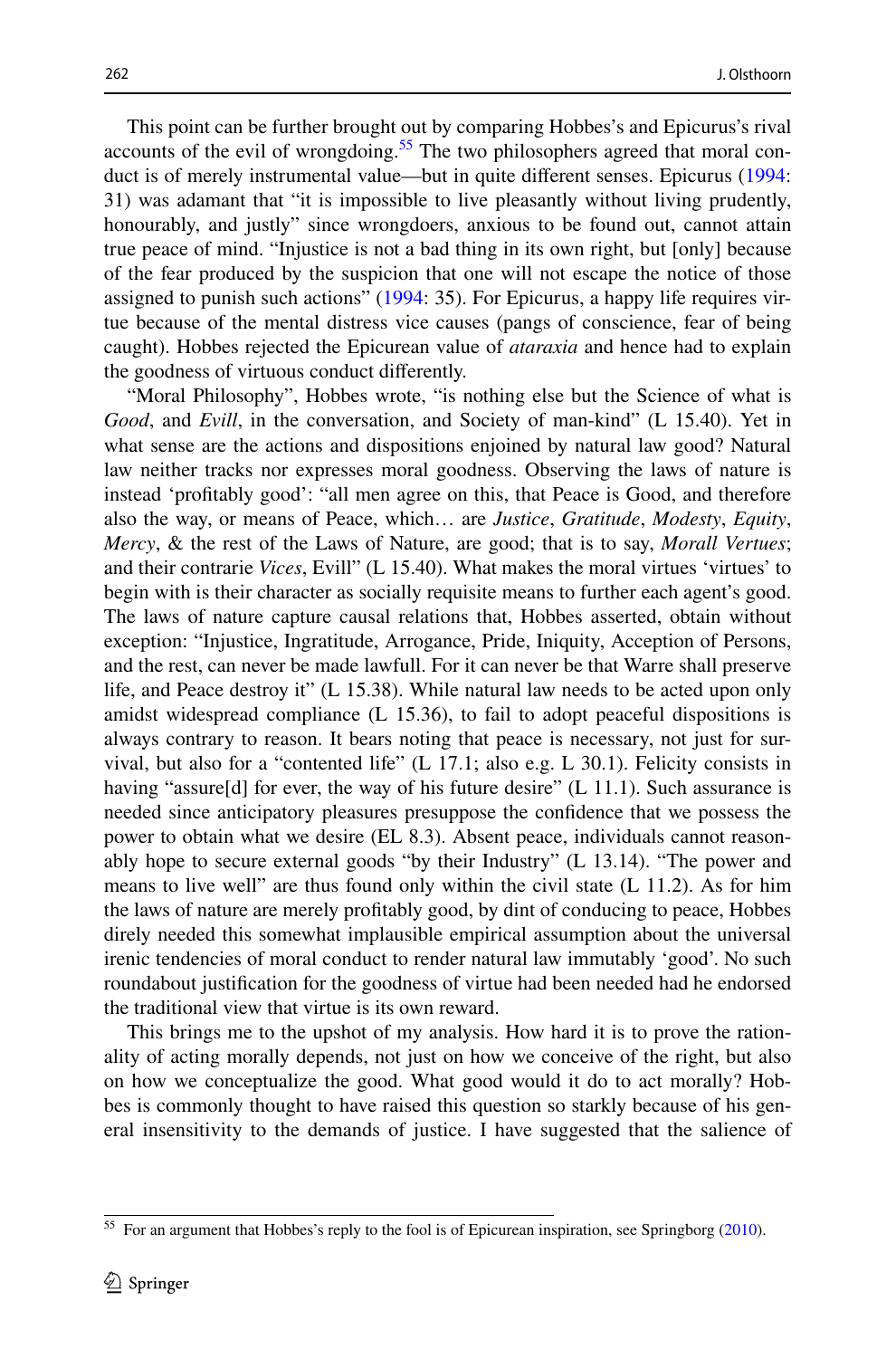this question may also, or rather, have been due to his restrictive conception of the  $good.<sup>56</sup>$  $good.<sup>56</sup>$  $good.<sup>56</sup>$ 

**Acknowledgements** This research has been supported by a senior postdoctoral fellowship from the Research Foundation (FWO)-Flanders under grant #12L5718N.

**Open Access** This article is licensed under a Creative Commons Attribution 4.0 International License, which permits use, sharing, adaptation, distribution and reproduction in any medium or format, as long as you give appropriate credit to the original author(s) and the source, provide a link to the Creative Commons licence, and indicate if changes were made. The images or other third party material in this article are included in the article's Creative Commons licence, unless indicated otherwise in a credit line to the material. If material is not included in the article's Creative Commons licence and your intended use is not permitted by statutory regulation or exceeds the permitted use, you will need to obtain permission directly from the copyright holder. To view a copy of this licence, visit [http://creativecommons.org/licen](http://creativecommons.org/licenses/by/4.0/) [ses/by/4.0/](http://creativecommons.org/licenses/by/4.0/).

### **References**

<span id="page-23-0"></span>Abizadeh, Arash. 2018a. *Hobbes and the Two Faces of Ethics*. Cambridge: Cambridge University Press.

- <span id="page-23-17"></span>Abizadeh, Arash. 2018b. Online Colloquium (1): Introduction to *Hobbes and the Two Faces of Ethics*. [http://www.europeanhobbessociety.org/general/online-colloquium-1-introduction-to-hobbes-and](http://www.europeanhobbessociety.org/general/online-colloquium-1-introduction-to-hobbes-and-the-two-faces-of-ethics/)[the-two-faces-of-ethics/](http://www.europeanhobbessociety.org/general/online-colloquium-1-introduction-to-hobbes-and-the-two-faces-of-ethics/). Accessed 20 Dec 2019.
- <span id="page-23-11"></span>Ackerman, T.F. 1976. Two Concepts of Moral Goodness in Hobbes's Ethics. *Journal of the History of Philosophy* 14 (4): 415–425.
- <span id="page-23-5"></span>Ambrose. 2002. *De Officiis*, 2 vols. Ed. Ivor J. Davidson. Oxford: Oxford University Press.
- <span id="page-23-10"></span>Annas, Julia. 1989. Self-Love in Aristotle. *Southern Journal of Philosophy* 27 (5): 1–18.
- <span id="page-23-18"></span>Annas, Julia. 1992. Ancient Ethics and Modern Morality. *Philosophical Perspectives* 6: 119–136.
- <span id="page-23-6"></span>Annas, Julia. 1993. *The Morality of Happiness*. Oxford: Oxford University Press.
- <span id="page-23-1"></span>Annas, Julia. 1995. Prudence and Morality in Ancient and Modern Ethics. *Ethics* 105 (2): 241–257.
- <span id="page-23-19"></span>Annas, Julia. 2017. Ancient Eudaimonism and Modern Morality. In *The Cambridge Companion to Ancient Ethics*, ed. Christopher Bobonich, 265–280. Cambridge: Cambridge University Press.
- Aquinas, Thomas. 1912–1936 [1266–1273]. *Summa Theologica*. Dominican edition, 22 vols, transl. Fathers of the English Dominican Province. London: Burns, Oates and Benziger.
- <span id="page-23-9"></span>Aristotle. 1926. *The 'Art' of Rhetoric*, ed. and transl. J.H. Freese. Cambridge: Harvard University Press.
- <span id="page-23-8"></span>Aristotle. 1960. *Topica*, ed. and transl. E.S. Forster. Cambridge: Harvard University Press.
- <span id="page-23-7"></span>Aristotle. 2000. *Nicomachean Ethics*, ed. and transl. Roger Crisp. Cambridge: Cambridge University Press.
- <span id="page-23-15"></span>Barnouw, Jefrey. 2008. Reason as Reckoning: Hobbes's Natural Law as Right Reason. *Hobbes Studies* 21 (1): 38–62.

<span id="page-23-12"></span><span id="page-23-2"></span>Bradley, Ben. 2006. Two Concepts of Intrinsic Value. *Ethical Theory and Moral Practice* 9 (2): 111–130. Bramhall, John. 1657. *Castigations of Mr. Hobbes*. London: J. Crook.

- <span id="page-23-16"></span>Bramhall, John. 1995 [1658]. The Catching of Leviathan, or the Great Whale. In *Leviathan: Contemporary Responses to the Political Theory of Thomas Hobbes*, ed. G.A.J. Rogers, 115–179. Bristol: Thoemess Press.
- <span id="page-23-13"></span>Cicero. 1927. *Tusculan Disputations*, ed. J.E. King. Cambridge: Harvard University Press.
- <span id="page-23-4"></span>Cicero. 1991. *On Duties*, ed. M.T. Grifn and E.M. Atkins. Cambridge: Cambridge University Press.
- <span id="page-23-14"></span>Cicero. 1998. *The Republic and The Laws*, ed. Niall Rudd. Oxford: Oxford University Press.
- <span id="page-23-3"></span>Cicero. 2001. *On Moral Ends*, ed. Julia Annas. Cambridge: Cambridge University Press.

<span id="page-23-20"></span><sup>&</sup>lt;sup>56</sup> Research on this article has benefited tremendously from discussion with audiences at the universities of Ghent, Leuven, Mainz, and Adolfo Ibáñez in Santiago, Chile. I am grateful to Stephen Darwall, Robin Douglass, Heikki Haara, Getty Lustila, Laetitia Ramelet, Laurens van Apeldoorn, and two anonymous referees for this journal for providing me with perceptive written feedback.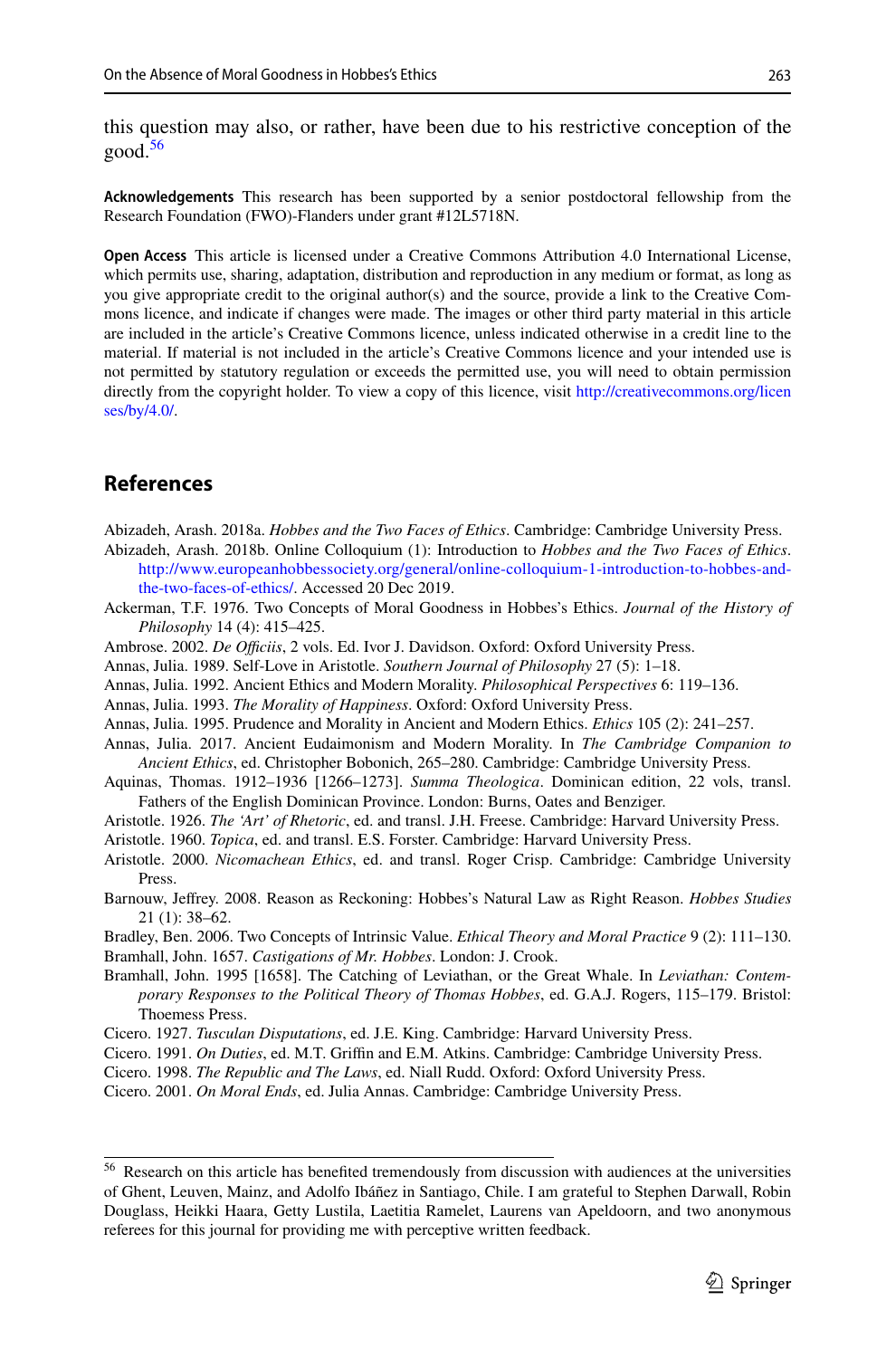<span id="page-24-6"></span>Cooper, John M. 1998. *Reason and Emotion: Essays on Ancient Moral Psychology and Ethical Theory*. Princeton: Princeton University Press.

- <span id="page-24-13"></span>Cumberland, Richard. 2005 [1672]. *A Treatise of the Laws of Nature*, ed. Jon Parkin. Indianapolis: Liberty Fund.
- <span id="page-24-19"></span>Darwall, Stephen. 2006. The Foundations of Morality: Virtue, Law and Obligation. In *The Cambridge Companion to Early Modern Philosophy*, ed. Donald Rutherford, 221–249. Cambridge: Cambridge University Press.
- <span id="page-24-5"></span>Darwall, Stephen. 2012. Grotius at the Creation of Modern Moral Philosophy. *Archiv für Geschichte der Philosophie* 94 (3): 296–325.
- <span id="page-24-20"></span>Darwall, Stephen. 2013. *Morality, Authority, and Law: Essays in Second-Personal Ethics*, vol. I. Oxford: Oxford University Press.
- <span id="page-24-0"></span>Engstrom, Stephen, and Jennifer Whiting (eds.). 1996. *Aristotle, Kant, and the Stoics: Rethinking Happiness and Duty*. Cambridge: Cambridge University Press.
- <span id="page-24-14"></span>Fernández-Castañeda, Jaime. 1968. Right Reason in Francis Suarez. *The Modern Schoolman* 45 (2): 105–122.
- <span id="page-24-17"></span>Frankena, W.K. 1974. Sidgwick and the Dualism of Practical Reason. *The Monist* 58 (3): 449–467.
- <span id="page-24-16"></span>Frankena, W.K. 1992. Sidgwick and the History of Ethical Dualism. In *Essays on Henry Sidgwick*, ed. Bart Schultz, 175–198. Cambridge: Cambridge University Press.
- <span id="page-24-1"></span>Frede, Michael. 1999. On the Stoic Conception of the Good. In *Topics in Stoic Philosophy*, ed. Katerina Ierodiakonou, 71–94. Oxford: Oxford University Press.
- <span id="page-24-10"></span>Gassendi, Pierre. 1699. *Three Discourses of Happiness, Virtue and Liberty*. London: Awnsham and John Churchil.
- <span id="page-24-8"></span>Gauthier, David. 1982. Three against Justice: The Foole, the Sensible Knave, and the Lydian Shepherd. *Midwest Studies in Philosophy* 7 (1): 11–29.
- <span id="page-24-9"></span>Gauthier, David. 2001. Hobbes: The Laws of Nature. *Pacifc Philosophical Quarterly* 82 (3): 258–284.
- <span id="page-24-15"></span>Greene, Robert A. 2015. Thomas Hobbes and the Term 'Right Reason': Participation to Calculation. *History of European Ideas* 41 (8): 997–1028.
- <span id="page-24-11"></span>Grotius, Hugo. 2005 [1625]. *The Rights of War and Peace*, 3 vols, ed. Richard Tuck. Indianapolis: Liberty Fund.
- <span id="page-24-12"></span>Haakonssen, Knud. 1996. *Natural Law and Moral Philosophy: From Grotius to the Scottish Enlightenment*. Cambridge: Cambridge University Press.
- <span id="page-24-7"></span>Harvey, Martin. 2004. Teasing a Limited Deontological Theory of Morals out of Hobbes. *The Philosophical Forum* 35 (1): 35–50.
- Hobbes, Thomas. 1839–1845. *The English Works of Thomas Hobbes of Malmesbury*, 11 vols, ed. William Molesworth. London: John Bohn. [Cited as EW].
- Hobbes, Thomas. 1969. *The Elements of Law, Natural and Politic*, second edition, ed. Ferdinand Tönnies. London: Frank Cass. [EL].
- Hobbes, Thomas. 1976. *Thomas White's De Mundo Examined*, ed. H.W. Jones. London: Bradford University Press. [AW].
- Hobbes, Thomas. 1991. De Homine. In *Man and Citizen*, ed. Bernard Gert, 33–85. Indianapolis: Hackett. [DH].
- Hobbes, Thomas. 1998. *On the Citizen*, ed. Richard Tuck, transl. Michael Silverthorne. Cambridge: Cambridge University Press. [DCv].
- Hobbes, Thomas. 2005. A Dialogue between a Philosopher and a Student, of the Common Laws of England. In *Thomas Hobbes. Writings on Common Law and Hereditary Right*, ed. Alan Cromartie and Quentin Skinner, 1-146. Oxford: Clarendon Press. [DPS].
- Hobbes, Thomas. 2012a. *Leviathan*, 3 vols, ed. Noel Malcolm. Oxford: Clarendon Press. [L].
- Hobbes, Thomas. 2012b. Latin *Leviathan*. In *Leviathan*, 3 vols, ed. Noel Malcolm. Oxford: Clarendon Press. [LL].
- <span id="page-24-2"></span>Inwood, Brad, and L.P. Gerson (eds.). 1994. *The Epicurus Reader: Selected Writings and Testimonia*. Indianapolis: Hackett.
- <span id="page-24-21"></span>Irwin, Terence. 1995. Prudence and Morality in Greek Ethics. *Ethics* 105 (2): 284–295.
- <span id="page-24-4"></span>Irwin, Terence. 2003. Stoic Naturalism and its Critics. In *The Cambridge Companion to the Stoics*, ed. Brad Inwood, 345–364. Cambridge: Cambridge University Press.
- <span id="page-24-3"></span>Irwin, Terence. 2007. *The Development of Ethics, Volume I: From Socrates to the Reformation*. Oxford: Oxford University Press.

<span id="page-24-18"></span>Crisp, Roger. 2015. *The Cosmos of Duty: Henry Sidgwick's Methods of Ethics*. Oxford: Clarendon Press.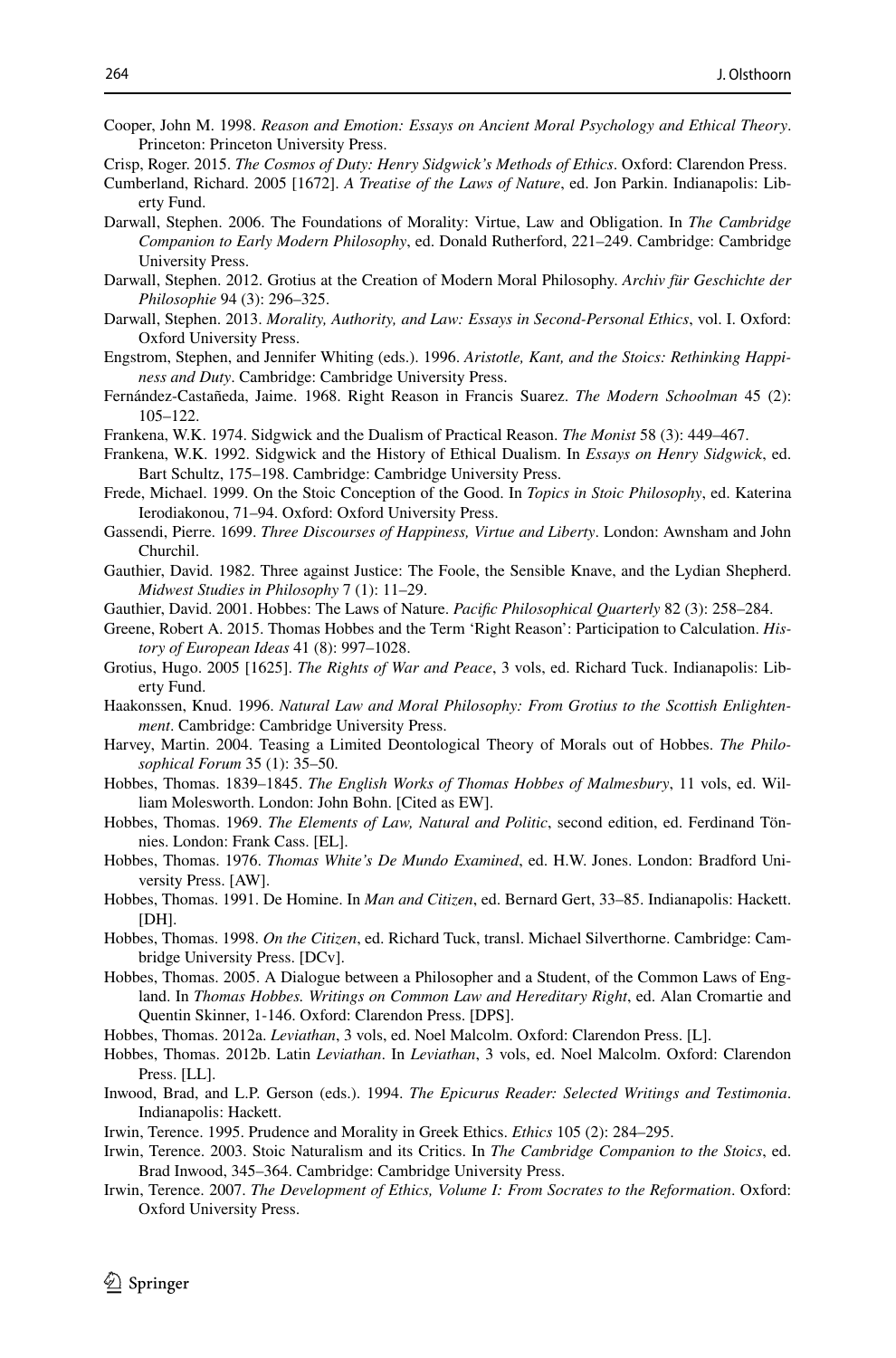- <span id="page-25-3"></span>Irwin, Terence. 2008. *The Development of Ethics, Volume II: From Suarez to Rousseau*. Oxford: Oxford University Press.
- <span id="page-25-16"></span>Irwin, Terence. 2010. The Sense and Reference of Kalon in Aristotle. *Classical Philology* 105 (4): 381–396.

<span id="page-25-25"></span>Irwin, Terence. 2012. Obligation, Rightness, and Natural Law: Suárez and Some Critics. In *Interpreting Suárez: Critical Essays*, ed. Daniel Schwartz, 142–162. Cambridge: Cambridge University Press.

<span id="page-25-11"></span>Kagan, Shelly. 1998. Rethinking Intrinsic Value. *The Journal of Ethics* 2 (4): 277–297.

- <span id="page-25-30"></span>Kant, Immanuel. 1996. *Practical Philosophy*, ed. and transl. M.J. Gregor. Cambridge: Cambridge University Press.
- <span id="page-25-28"></span>Kavka, G.S. 1983. Right Reason and Natural Law in Hobbes's Ethics. *The Monist* 66 (1): 120–133.

<span id="page-25-9"></span>Korsgaard, C.M. 1983. Two Distinctions in Goodness. *The Philosophical Review* 92 (2): 169–195.

- <span id="page-25-12"></span>Kraut, Richard. 2010. What is Intrinsic Goodness? *Classical Philology* 105 (4): 450–462.
- <span id="page-25-6"></span>Laertius, Diogenes. 2018. *Lives of the Eminent Philosophers*, ed. James Miller, transl. Pamela Mensch. Oxford: Oxford University Press.
- <span id="page-25-4"></span>Larmore, Charles. 1996. The Right and the Good. In *The Morals of Modernity*, ed. idem, 19–40. Cambridge: Cambridge University Press.
- <span id="page-25-27"></span>LeBufe, Michael. 2020. Motivation, Reason, and the Good in On the Citizen. In *Hobbes's on the Citizen: A Critical Guide*, ed. Robin Douglass and Johan Olsthoorn, 89–107. Cambridge: Cambridge University Press.
- <span id="page-25-2"></span>Lloyd, S.A. 2009. *Morality in the Philosophy of Thomas Hobbes: Cases in the Law of Nature*. Cambridge: Cambridge University Press.
- <span id="page-25-20"></span>Locke, John. 1975 [1689]. *An Essay Concerning Human Understanding*, ed. P.H. Nidditch. Oxford: Oxford University Press.
- <span id="page-25-22"></span>Locke, John. 1997. *Political Essays*, ed. Mark Goldie. Cambridge: Cambridge University Press.
- <span id="page-25-19"></span>Lukac de Stier, María. 2002. The Notion of Good in Hobbes's System. *Hobbes Studies* 15 (1): 87–99.
- <span id="page-25-8"></span>Malcolm, Noel. 2002. *Aspects of Hobbes*. Oxford: Oxford University Press.
- <span id="page-25-14"></span>Mandeville, Bernard. 1924. *The Fable of the Bees*, *Vol. 1*, ed. F.B. Kaye. Oxford: Clarendon Press.
- <span id="page-25-5"></span>Markus, R.A. 1967. Augustine. In *The Cambridge History of Later Greek and Early Medieval Philosophy*, ed. A.H. Armstrong, 341–419. Cambridge: Cambridge University Press.
- <span id="page-25-29"></span>McLeod, Owen. 2000. What is Sidgwick's Dualism of Practical Reason? *Pacifc Philosophical Quarterly* 81 (3): 273–290.
- <span id="page-25-33"></span>Moore, James. 2002. Utility and Humanity: The Quest for the *Honestum* in Cicero, Hutcheson, and Hume. *Utilitas* 14 (3): 365–386.
- <span id="page-25-23"></span>Olsthoorn, Johan. 2019. Grotius and Pufendorf. In *The Cambridge Companion to Natural Law Ethics*, ed. Tom Angier, 51–70. Cambridge: Cambridge University Press.
- <span id="page-25-24"></span>Pufendorf, Samuel. 1729 [1672]. *Of the Law of Nature and Nations*, transl. Basil Kennett. London: printed for J. Walthoe et al.
- <span id="page-25-10"></span>Rabinowicz, Wlodek, and Toni Rønnow-Rasmussen. 2000. A Distinction in Value: Intrinsic and For Its Own Sake. *Proceedings of the Aristotelian Society* 100 (1): 33–51.
- <span id="page-25-7"></span>Raylor, Timothy. 2001. Hobbes, Payne, and A Short Tract on First Principles. *The Historical Journal* 44  $(1): 29 - 58.$
- <span id="page-25-17"></span>Raylor, Timothy. 2018. *Philosophy, Rhetoric, and Thomas Hobbes*. Oxford: Oxford University Press.
- <span id="page-25-15"></span>Rogers, Kelly. 1993. Aristotle's Conception of τό καλόν. *Ancient Philosophy* 13 (2): 355–371.
- <span id="page-25-31"></span>Rutherford, Donald. 2003. In Pursuit of Happiness: Hobbes's New Science of Ethics. *Philosophical Topics* 31 (1–2): 369–393.
- <span id="page-25-32"></span>Rutherford, Donald. 2012. The End of Ends? Aristotelian Themes in Early Modern Ethics. In *The Reception of Aristotle's Ethics*, ed. Jon Miller, 194–221. Cambridge: Cambridge University Press.
- <span id="page-25-26"></span>Schneewind, J.B. 1987. Pufendorf's Place in the History of Ethics. *Synthese* 72 (1): 123–155.
- <span id="page-25-18"></span>Schneewind, J.B. 1998. *The Invention of Autonomy: A History of Modern Moral Philosophy*. Cambridge: Cambridge University Press.
- <span id="page-25-21"></span>Schneewind, J.B. (ed.) 2003. *Moral Philosophy: From Montaigne to Kant*. Cambridge: Cambridge University Press.
- <span id="page-25-13"></span>Shaftesbury [Anthony Ashley Cooper]. 2000. *Characteristics of Men, Manners, Opinions, Times*, ed. Lawrence E. Klein. Cambridge: Cambridge University Press.
- <span id="page-25-0"></span>Sidgwick, Henry. 1981 [1907]. *The Methods of Ethics*. Indianapolis: Hackett.
- <span id="page-25-1"></span>Sidgwick, Henry. 1988 [1902]. *Outlines of the History of Ethics for English Readers*. Indianapolis: Hackett.